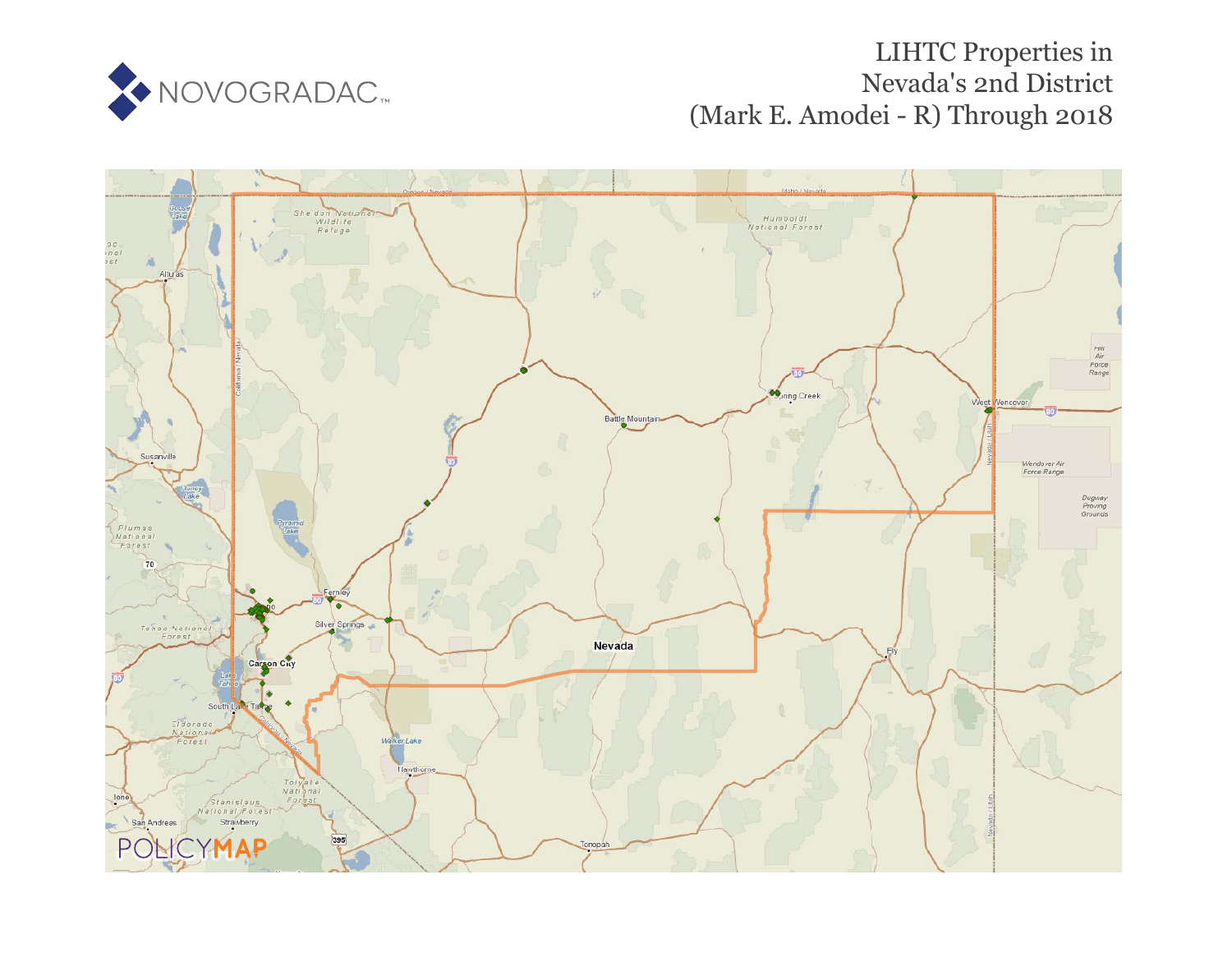| <b>Project Name</b>                              | <b>Address</b>                    | City              | <b>State</b>     | <b>Zip Code</b> | Nonprofit<br><b>Sponsor</b> | <b>Allocation</b><br>Year | <b>Annual</b><br><b>Allocated</b><br><b>Amount</b> | <b>Year PIS</b> | <b>Construction Type</b> | <b>Total</b><br><b>Units</b> | Low<br><b>Income</b><br><b>Units</b> | <b>Rent or</b><br><b>Income</b><br><b>Ceiling</b> | <b>Credit %</b>                             | Tax-Exempt Financing/<br><b>Bond</b> | <b>HUD Multi-Family</b><br><b>Rental Assistance</b> |
|--------------------------------------------------|-----------------------------------|-------------------|------------------|-----------------|-----------------------------|---------------------------|----------------------------------------------------|-----------------|--------------------------|------------------------------|--------------------------------------|---------------------------------------------------|---------------------------------------------|--------------------------------------|-----------------------------------------------------|
| <b>SILVERADO</b><br><b>APARTMENTS</b>            | 3160 ELM<br><b>STREET</b>         | SILVER SPRINGS    | N                | 89429-0000      | No                          | 1996                      | \$56,976                                           | 1997            | <b>New Construction</b>  | 24                           | 24                                   | 60% AMGI                                          | $30$ % present $\,$ No $\,$<br>value        |                                      | No                                                  |
| YORKSHIRE TERRACE<br>APTS.                       | 7900 GOLDEN<br>VALLEY RD.         | <b>RENO</b>       | $_{\mathrm{NV}}$ | 89506-0000      | No                          | 1995                      | \$230,487                                          | 1997            | <b>New Construction</b>  | 30                           | 30                                   | 60% AMGI                                          | 70 % present $\hbox{~No}$<br>value          |                                      | No                                                  |
| DAKOTA CREST APTS. 446 KIRMAN ST. RENO           |                                   |                   | <b>NV</b>        | 89502-0000      | Yes                         | 1995                      | \$305,253                                          | 1997            | <b>New Construction</b>  | 48                           | 47                                   | 60% AMGI                                          | $30\,\%$ present $\,$ No value              |                                      | No                                                  |
| LOVELOCK GARDEN<br><b>APARTMENTS</b>             | 865 6TH ST.                       | <b>LOVELOCK</b>   | NV               | 89419-0000      | No                          | 1996                      | \$306,865                                          | 1998            | <b>New Construction</b>  | 40                           | 39                                   | 60% AMGI                                          | <b>Both 30%</b><br>and 70%<br>present value | No                                   | No                                                  |
| <b>WILLOWBROOK APTS</b><br>Ш                     | 1648 MIDAS DR WINNEMUCCA          |                   | <b>NV</b>        | 89445           | No                          | 1998                      | \$55,895                                           | 1998            | <b>New Construction</b>  | 20                           | 20                                   | 60% AMGI                                          | <b>Both 30%</b><br>and 70%<br>present value | No                                   |                                                     |
| <b>EASTLINE</b><br><b>APARTMENTS</b>             | <b>1550 EASTLINE</b><br>LANE      | WENDOVER          | $_{\mathrm{NV}}$ | 89833-0000      | No                          | 1997                      | \$82,431                                           | 1998            | <b>New Construction</b>  | 30                           | 30                                   | 60% AMGI                                          | $30$ % present $\,$ No $\,$<br>value        |                                      | No                                                  |
| WILLOWBROOK III<br><b>APARTMENTS</b>             | 1648 MIDAS                        | WINNEMUCCA        | <b>NV</b>        | 89445-0000      | No                          | 1998                      | \$55,895                                           | 1998            | <b>New Construction</b>  | 20                           | 20                                   | 60% AMGI                                          | <b>Both 30%</b><br>and 70%<br>present value | No                                   | No                                                  |
| PARK MANOR                                       | 500 BLOCK<br>KUENZLI              | RENO              | NV               | 89502-0000      | No                          | 1998                      | \$328,659                                          | 1999            | New Construction         | 85                           | 85                                   | 60% AMGI                                          | <b>Both 30%</b><br>and 70%<br>present value | No                                   | No                                                  |
| <b>VINTAGE HILLS</b><br>SENIOR APARTMENTS STREET | 4195 W. 7TH                       | <b>RENO</b>       | <b>NV</b>        | 89503-3170      | No                          | 1998                      | \$513,808                                          | 1999            | <b>New Construction</b>  | 200                          | 198                                  | 60% AMGI                                          | <b>Both 30%</b><br>and 70%<br>present value | No                                   | No                                                  |
| VISTA POINT<br><b>APARTMENTS</b>                 | <b>TALUS WAY</b>                  | <b>RENO</b>       | <b>NV</b>        | 89503-0000      | No                          | 1997                      | \$304,000                                          | 1999            | New Construction         | 44                           | 44                                   | 60% AMGI                                          | <b>Both 30%</b><br>and 70%<br>present value | No                                   | No                                                  |
| <b>AUSTIN CREST APTS</b>                         | 1295 GRAND<br><b>SUMMIT DRIVE</b> | RENO              | <b>NV</b>        | 89523-0000      | No                          | 1997                      | \$810,741                                          | 1999            | <b>New Construction</b>  | 268                          | 266                                  | 60% AMGI                                          | <b>Both 30%</b><br>and 70%<br>present value | No                                   | No                                                  |
| TOANA VIEW<br><b>APARTMENTS</b>                  | 3081 W.<br>TIBBETTS BLVD          | <b>WENDOVER</b>   | $_{\mathrm{NV}}$ | 89883-0000      | Yes                         | 1997                      | \$266,000                                          | 1999            | New Construction         | 36                           | 35                                   | 60% AMGI                                          | <b>Both 30%</b><br>and 70%<br>present value | No                                   | No                                                  |
| <b>MOUNTAIN VIEW</b>                             | 1200 HANSON<br><b>ST</b>          | <b>WINNEMUCCA</b> | NV               | 89445-0000      | Yes                         | 1999                      | \$250,117                                          | 2000            | New Construction         | 42                           | 41                                   | 60% AMGI                                          | <b>Both 30%</b><br>and 70%<br>present value | No                                   | No                                                  |

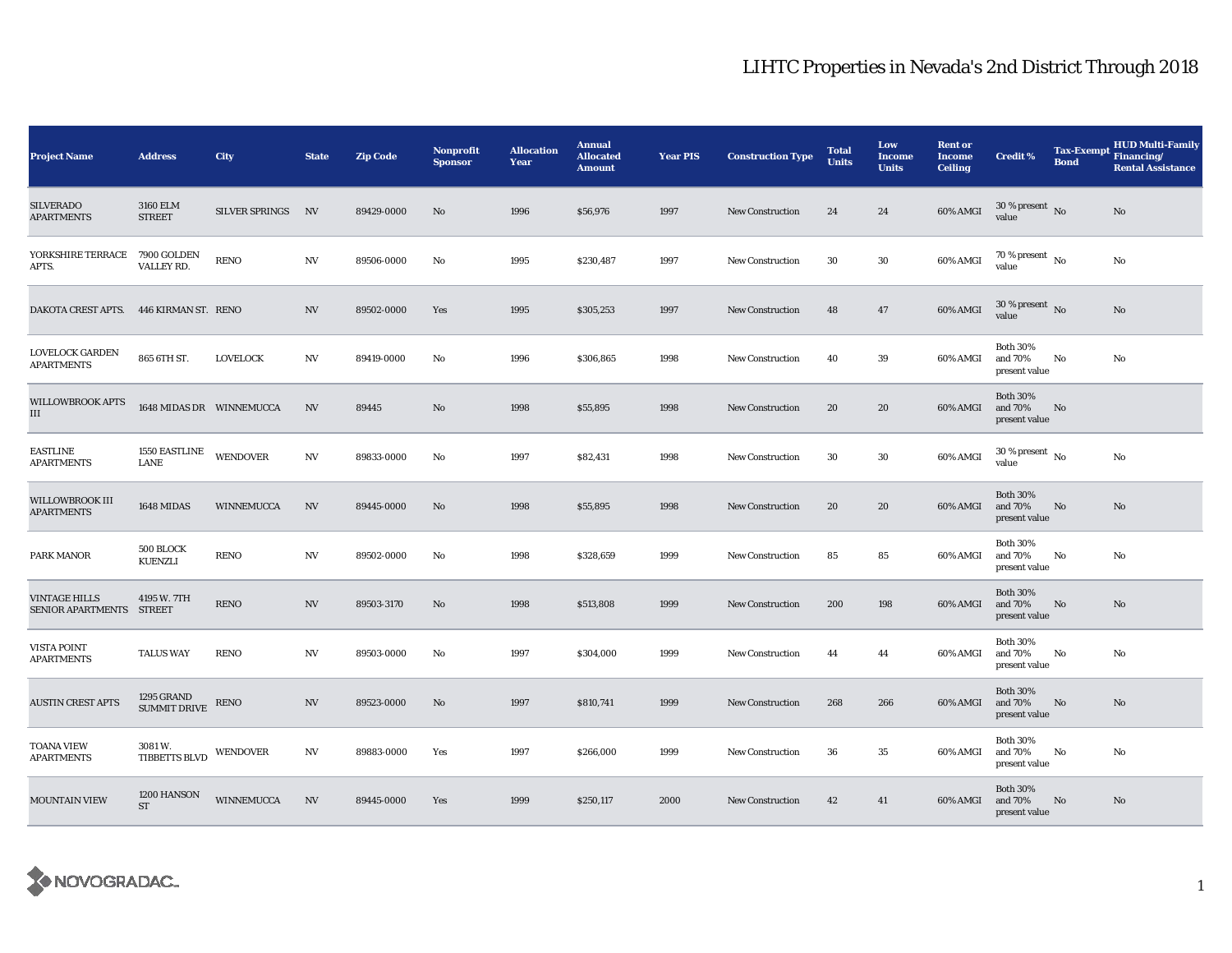| <b>Project Name</b>                                  | <b>Address</b>                                            | City            | <b>State</b> | <b>Zip Code</b> | <b>Nonprofit</b><br><b>Sponsor</b> | <b>Allocation</b><br>Year | <b>Annual</b><br><b>Allocated</b><br><b>Amount</b> | <b>Year PIS</b> | <b>Construction Type</b>  | <b>Total</b><br><b>Units</b> | Low<br><b>Income</b><br><b>Units</b> | <b>Rent or</b><br><b>Income</b><br><b>Ceiling</b> | <b>Credit %</b>                             | <b>Bond</b> | <b>HUD Multi-Family</b><br>Tax-Exempt Financing/<br><b>Rental Assistance</b> |
|------------------------------------------------------|-----------------------------------------------------------|-----------------|--------------|-----------------|------------------------------------|---------------------------|----------------------------------------------------|-----------------|---------------------------|------------------------------|--------------------------------------|---------------------------------------------------|---------------------------------------------|-------------|------------------------------------------------------------------------------|
| <b>RIVER VALLEY</b><br><b>APARTMENTS</b>             | 350 DAYTON<br><b>VALLEY ROAD</b>                          | <b>DAYTON</b>   | N V          | 89403-0000      | Yes                                | 1999                      | \$149,652                                          | 2000            | <b>New Construction</b>   | 24                           | 24                                   | 60% AMGI                                          | <b>Both 30%</b><br>and 70%<br>present value | No          | No                                                                           |
| <b>CRESTMORE VILLAGE</b><br><b>APARTMENTS</b>        | 1330 STODICK<br><b>PARKWAY</b>                            | GARDNERVILLE    | N            | 89411-0000      | No                                 | 1998                      | \$247,965                                          | 2000            | <b>New Construction</b>   | 40                           | 40                                   | 50% AMGI                                          | <b>Both 30%</b><br>and 70%<br>present value | No          | No                                                                           |
| <b>DIAMOND CREEK</b><br><b>APARTMENTS</b>            | <b>SOUTH</b><br><b>MEADOWS</b><br><b>PARKWAY</b>          | <b>RENO</b>     | N V          | 89511-0000      | No                                 | 1999                      | \$1,119,830                                        | 2000            | <b>New Construction</b>   | 288                          | 288                                  | 60% AMGI                                          | <b>Both 30%</b><br>and 70%<br>present value | No          | No                                                                           |
| SPANISH HILLS APTS                                   | 1475 VISTA DEL<br><b>RANCHO PKWY</b>                      | <b>SPARKS</b>   | <b>NV</b>    | 89436           | No                                 | 1998                      | \$307,183                                          | 2000            | <b>New Construction</b>   | 152                          | 152                                  | 60% AMGI                                          | <b>Both 30%</b><br>and 70%<br>present value | No          |                                                                              |
| COURTYARD CENTRE<br>AKA STUDIO III                   | 695 WEST 3RD<br><b>STREET</b>                             | <b>RENO</b>     | N V          | 89503-0000      | No                                 | 1999                      | \$741,027                                          | 2000            | <b>New Construction</b>   | 240                          | 240                                  | 60% AMGI                                          | <b>Both 30%</b><br>and 70%<br>present value | No          | No                                                                           |
| <b>RIVERSIDE ARTIST</b><br><b>LOFTS</b>              | 17 SOUTH<br><b>VIRGINIA</b>                               | <b>RENO</b>     | NV           | 89501-1918      | No                                 | 1999                      | \$320,054                                          | 2000            | Acquisition and Rehab 35  |                              | 35                                   | 60% AMGI                                          | <b>Both 30%</b><br>and 70%<br>present value | No          | No                                                                           |
| <b>STONECREEK</b>                                    | $2701\,\rm{W}.$ TIBBETS $_{\rm{WENDOVER}}$<br><b>BLVD</b> |                 | N V          | 89883-0000      | No                                 | 1999                      | \$341,661                                          | 2000            | New Construction          | 42                           | 41                                   | 50% AMGI                                          | <b>Both 30%</b><br>and 70%<br>present value | No          | No                                                                           |
| <b>BANBRIDGE</b><br><b>APARTMENTS</b>                | 1000 EL<br><b>RANCHO DRIVE</b>                            | <b>SPARKS</b>   | N V          | 89431-0000      | No                                 | 1999                      | \$7,795,646                                        | 2001            | Acquisition and Rehab 128 |                              | 128                                  | 60% AMGI                                          | <b>Both 30%</b><br>and 70%<br>present value | No          | No                                                                           |
| LIGHTHOUSE OF THE<br><b>SIERRA</b>                   | <b>CLEARACRE &amp;</b><br><b>CRYSTAL LANES</b>            | <b>RENO</b>     | N V          | 89512-0000      | Yes                                | 2000                      | \$198,993                                          | 2001            | <b>New Construction</b>   | 26                           | 26                                   | 60% AMGI                                          | <b>Both 30%</b><br>and 70%<br>present value | No          | No                                                                           |
| <b>CRESTMORE VILLAGE 1301 ELGES</b><br>APT. PHASE II | <b>LANE</b>                                               | GARDNERVILLE    | $N$ V        | 89411-0000      | No                                 | 1999                      | \$299,620                                          | 2001            | <b>New Construction</b>   | 40                           | 40                                   | 60% AMGI                                          | <b>Both 30%</b><br>and 70%<br>present value | No          | No                                                                           |
| HORIZON<br><b>APARTMENTS</b>                         | 1654 BUTTE<br><b>STREE</b>                                | <b>WENDOVER</b> | N V          | 89883-0000      | No                                 | 2001                      | \$142,905                                          | 2001            | Acquisition and Rehab 63  |                              | 62                                   | 60% AMGI                                          | <b>Both 30%</b><br>and 70%<br>present value | No          | No                                                                           |
| MOUNTAIN SHADOWS<br><b>APARTMENTS</b>                | 1810<br><b>WINCHESTER</b><br><b>DRIVE</b>                 | ELKO            | N V          | 89801-0000      | Yes                                | 2000                      | \$68,381                                           | 2001            | <b>New Construction</b>   | 24                           | 24                                   | <b>50% AMGI</b>                                   | <b>Both 30%</b><br>and 70%<br>present value | No          | No                                                                           |
| <b>CITY CENTER</b><br><b>APARTMENTS</b>              | 160 SINCLAIR<br><b>STREET</b>                             | <b>RENO</b>     | N V          | 89501-0000      | No                                 | 2000                      | \$777,267                                          | 2001            | <b>New Construction</b>   | 258                          | 258                                  | 60% AMGI                                          | <b>Both 30%</b><br>and 70%<br>present value | No          | No                                                                           |

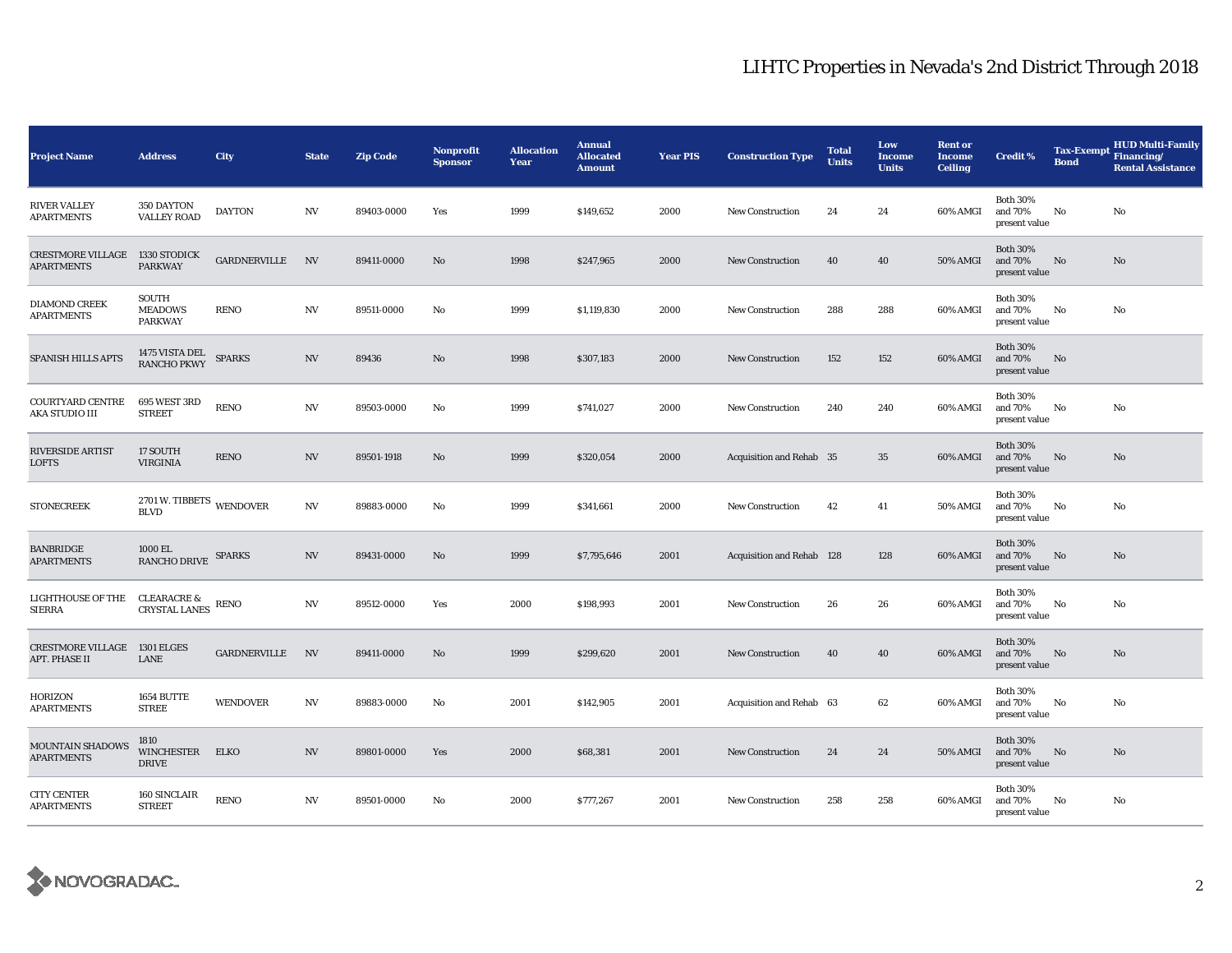| <b>Project Name</b>                          | <b>Address</b>                              | City             | <b>State</b>             | <b>Zip Code</b> | Nonprofit<br><b>Sponsor</b> | <b>Allocation</b><br>Year | <b>Annual</b><br><b>Allocated</b><br><b>Amount</b> | <b>Year PIS</b> | <b>Construction Type</b>  | <b>Total</b><br><b>Units</b> | Low<br><b>Income</b><br><b>Units</b> | <b>Rent or</b><br><b>Income</b><br><b>Ceiling</b> | <b>Credit %</b>                             | Tax-Exempt Financing/<br><b>Bond</b> | <b>HUD Multi-Family</b><br><b>Rental Assistance</b> |
|----------------------------------------------|---------------------------------------------|------------------|--------------------------|-----------------|-----------------------------|---------------------------|----------------------------------------------------|-----------------|---------------------------|------------------------------|--------------------------------------|---------------------------------------------------|---------------------------------------------|--------------------------------------|-----------------------------------------------------|
| SUNRISE APARTMENTS 950 METZLER               |                                             | <b>ELKO</b>      | <b>NV</b>                | 89801-0000      | No                          | 2001                      | \$60,338                                           | 2001            | Acquisition and Rehab 22  |                              | 22                                   | 60% AMGI                                          | <b>Both 30%</b><br>and 70%<br>present value | No                                   | No                                                  |
| <b>CITIVISTA SENIORS</b>                     | 650 RECORD ST RENO                          |                  | NV                       | 89512           | No                          | 2000                      | \$0                                                | 2002            | <b>New Construction</b>   | 152                          | 152                                  |                                                   | $30$ % present $\,$ $\rm Yes$<br>value      |                                      |                                                     |
| <b>FOURTH STREET I</b>                       | 801 E FOURTH<br>$\operatorname{ST}$         | <b>RENO</b>      | <b>NV</b>                | 89512           | Yes                         | 2001                      | \$0                                                | 2002            | New Construction          | 20                           | 20                                   |                                                   | 70 % present $\hbox{~No}$<br>value          |                                      |                                                     |
| <b>FOURTH STREET II</b>                      | 801 E FOURTH<br>ST                          | <b>RENO</b>      | <b>NV</b>                | 89512           | Yes                         | 2001                      | \$0                                                | 2002            | <b>New Construction</b>   | 30                           | 30                                   |                                                   | 70 % present $\hbox{~No}$<br>value          |                                      |                                                     |
| <b>SAN JACINTO</b><br><b>APARTMENTS</b>      | 880 LADY LUCK JACKPOT<br>DRIVE              |                  | <b>NV</b>                | 89825-0000      | No                          | 2000                      | \$288,449                                          | 2002            | New Construction          | 20                           | 19                                   | 50% AMGI                                          | <b>Both 30%</b><br>and 70%<br>present value | No                                   | No                                                  |
| <b>CITIVISTA SENIOR</b><br><b>APARTMENTS</b> | 650 RECORD<br><b>STREET</b>                 | <b>RENO</b>      | <b>NV</b>                | 89512-0000      | No                          | 2003                      | \$776,380                                          | 2002            | New Construction          | 152                          | 151                                  | 60% AMGI                                          | <b>Both 30%</b><br>and 70%<br>present value | No                                   | No                                                  |
| <b>FOURTH STREET</b><br>PROJECT - I          | <b>450 N. WELLS</b><br>$\operatorname{AVE}$ | <b>RENO</b>      | $\ensuremath{\text{NV}}$ | 89512-0000      | No                          | 2001                      | \$150,677                                          | 2002            | <b>New Construction</b>   | 20                           | 19                                   | <b>50% AMGI</b>                                   | <b>Both 30%</b><br>and 70%<br>present value | No                                   | No                                                  |
| <b>FOURTH STREET</b><br>PROJECT II           | <b>450 N. WELLS</b><br>AVE.                 | <b>RENO</b>      | <b>NV</b>                | 89512-0000      | No                          | 2001                      | \$272,578                                          | 2002            | <b>New Construction</b>   | 30                           | 30                                   | 50% AMGI                                          | <b>Both 30%</b><br>and 70%<br>present value | No                                   | No                                                  |
| <b>LAKE VISTA</b><br><b>APARTMENTS II</b>    | 131 MARKET<br><b>STREET</b>                 | <b>STATELINE</b> | $\ensuremath{\text{NV}}$ | 89449-0000      | No                          | 2001                      | \$394,795                                          | 2002            | <b>New Construction</b>   | 40                           | 40                                   | 60% AMGI                                          | <b>Both 30%</b><br>and 70%<br>present value | No                                   | No                                                  |
| COTTONWOOD<br>VILLAGE                        | LINDEN/YORI<br><b>STREET</b>                | <b>RENO</b>      | <b>NV</b>                | 89502-0000      | No                          | 2002                      | \$356,598                                          | 2003            | <b>New Construction</b>   | 44                           | 43                                   | 60% AMGI                                          | <b>Both 30%</b><br>and 70%<br>present value | No                                   | No                                                  |
| <b>TEST</b>                                  | 123 BOGUS AVE CARSON CITY                   |                  | NV                       | 89701-0000      | No                          | 2003                      | \$100,000                                          | 2003            | <b>New Construction</b>   | 10                           | 10                                   | 60% AMGI                                          | <b>Both 30%</b><br>and 70%<br>present value | No                                   | No                                                  |
| THE BLUFFS<br><b>APARTMENTS</b>              | $4050$ GARDELLA $_{\rm RENO}$<br>AVE        |                  | <b>NV</b>                | 89512-0000      | No                          | 2002                      | \$8,866,338                                        | 2003            | <b>New Construction</b>   | 300                          | 298                                  | 60% AMGI                                          | <b>Both 30%</b><br>and 70%<br>present value | No                                   | No                                                  |
| PARKSIDE GARDEN<br><b>APARTMENTS</b>         | 1800 SULLIVAN SPARKS<br>LANE                |                  | <b>NV</b>                | 89431-0000      | No                          | 2001                      | \$592,333                                          | 2003            | Acquisition and Rehab 285 |                              | 285                                  | 60% AMGI                                          | <b>Both 30%</b><br>and 70%<br>present value | No                                   | No.                                                 |

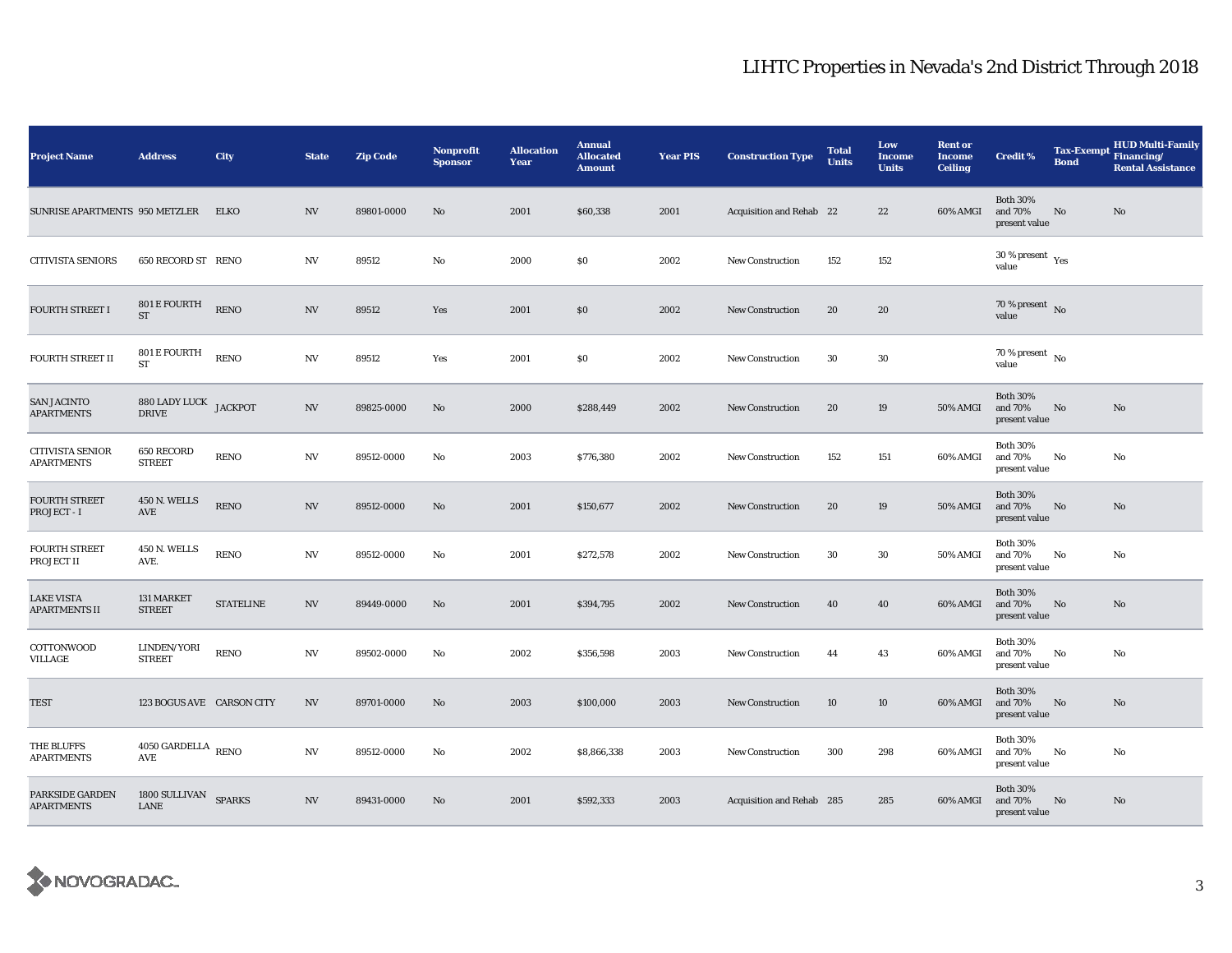| <b>Project Name</b>                           | <b>Address</b>                            | City               | <b>State</b> | <b>Zip Code</b> | <b>Nonprofit</b><br><b>Sponsor</b> | <b>Allocation</b><br>Year | <b>Annual</b><br><b>Allocated</b><br><b>Amount</b> | <b>Year PIS</b> | <b>Construction Type</b>  | <b>Total</b><br><b>Units</b> | Low<br>Income<br><b>Units</b> | <b>Rent or</b><br><b>Income</b><br><b>Ceiling</b> | <b>Credit %</b>                             | <b>Bond</b> | <b>HUD Multi-Family</b><br>Tax-Exempt Financing/<br><b>Rental Assistance</b> |
|-----------------------------------------------|-------------------------------------------|--------------------|--------------|-----------------|------------------------------------|---------------------------|----------------------------------------------------|-----------------|---------------------------|------------------------------|-------------------------------|---------------------------------------------------|---------------------------------------------|-------------|------------------------------------------------------------------------------|
| <b>SILVER TERRACE</b><br><b>APARTMENTS</b>    | 1611 WEDEKIND<br><b>ROAD</b>              | <b>RENO</b>        | N V          | 89512-0000      | No                                 | 2003                      | \$287,941                                          | 2003            | Acquisition and Rehab 126 |                              | 126                           | 60% AMGI                                          | <b>Both 30%</b><br>and 70%<br>present value | No          | No                                                                           |
| <b>MEADOWBROOK</b><br><b>APARTMENTS</b>       | 134 KAHLE<br><b>DRIVE</b>                 | <b>STATELINE</b>   | N V          | 89449-0000      | No                                 | 2002                      | \$412,107                                          | 2004            | <b>New Construction</b>   | 30                           | 30                            | 60% AMGI                                          | <b>Both 30%</b><br>and 70%<br>present value | No          | No                                                                           |
| PARKWAY PLAZA                                 | 500 COLLEGE<br><b>PKWY</b>                | <b>CARSON CITY</b> | N V          |                 | No                                 | 2002                      | \$0                                                | 2004            | Acquisition and Rehab 316 |                              | 316                           |                                                   | 30 % present $\rm\thinspace_{Yes}$<br>value |             |                                                                              |
| <b>SUNRISE QUARTERS</b>                       | 601 S BRIDGE ST WINNEMUCCA                |                    | NV           | 89445           | $\mathbf{N}\mathbf{o}$             | 2003                      | \$0                                                | 2004            | Acquisition and Rehab 28  |                              | 28                            |                                                   | $30$ % present $\,$ No $\,$<br>value        |             |                                                                              |
| <b>SUNRISE QUARTERS</b><br><b>APARTMENTS</b>  | 601 BRIDGE<br><b>STREET</b>               | WINNEMUCCA         | NV           | 89445-0000      | No                                 | 2003                      | \$88,959                                           | 2004            | Acquisition and Rehab 29  |                              | 28                            | 60% AMGI                                          | <b>Both 30%</b><br>and 70%<br>present value | No          | No                                                                           |
| <b>WHITTELL POINTE</b><br><b>APARTMENTS</b>   | <b>1855 SELMI</b><br><b>DRIVE</b>         | <b>RENO</b>        | NV           | 89512-0000      | No                                 | 2002                      | \$200,000                                          | 2004            | <b>New Construction</b>   | 120                          | 120                           | 60% AMGI                                          | <b>Both 30%</b><br>and 70%<br>present value | No          | No                                                                           |
| HUMBOLDT VILLAGE<br><b>APARTMENTS</b>         | <b>400 WESO</b><br><b>STREET</b>          | WINNEMUCCA         | N V          | 89445-0000      | No                                 | 2002                      | \$153,293                                          | 2004            | Acquisition and Rehab 38  |                              | 38                            | 60% AMGI                                          | <b>Both 30%</b><br>and 70%<br>present value | No          | No                                                                           |
| <b>GRACE SENIOR</b><br><b>APARTMENTS</b>      | 1260<br><b>COMMERCE ST</b>                | <b>SPARKS</b>      | N V          | 89431-0000      | Yes                                | 2002                      | \$426,584                                          | 2004            | New Construction          | 55                           | 55                            | 60% AMGI                                          | <b>Both 30%</b><br>and 70%<br>present value | No          | No                                                                           |
| <b>LAHONTAN SPRINGS</b><br><b>APARTMENTS</b>  | <b>WILLOW WAY</b>                         | <b>FERNLEY</b>     | N V          | 89408-0000      | No                                 | 2003                      | \$322,286                                          | 2005            | <b>New Construction</b>   | 48                           | 47                            | 60% AMGI                                          | <b>Both 30%</b><br>and 70%<br>present value | No          | No                                                                           |
| SIERRA CREST SENIOR 795 PRATER<br><b>APTS</b> | <b>WAY</b>                                | <b>SPARKS</b>      | N V          | 89431-0000      | No                                 | 2003                      | \$553,802                                          | 2005            | New Construction          | 72                           | 72                            | 60% AMGI                                          | <b>Both 30%</b><br>and 70%<br>present value | No          | No                                                                           |
| ZEPHYR POINTE<br><b>APARTMENTS</b>            | 10640 N<br><b>MCCARRAN</b><br><b>BLVD</b> | <b>RENO</b>        | N V          | 89503-0000      | No                                 | 2003                      | \$548,100                                          | 2005            | <b>New Construction</b>   | 216                          | 216                           | 60% AMGI                                          | <b>Both 30%</b><br>and 70%<br>present value | No          | No                                                                           |
| WHITTELL POINTE II<br><b>APARTMENTS</b>       | 1855 SELMI<br><b>DRIVE</b>                | <b>RENO</b>        | N V          | 89512-0000      | No                                 | 2003                      | \$359,212                                          | 2005            | <b>New Construction</b>   | 108                          | 108                           | 60% AMGI                                          | <b>Both 30%</b><br>and 70%<br>present value | No          | No                                                                           |
| <b>CIMARRON VILLAGE</b>                       | 550 CIMARRON<br>WAY                       | <b>ELKO</b>        | N V          | 89801-0000      | No                                 | 2005                      | \$212,782                                          | 2006            | Acquisition and Rehab 48  |                              | 48                            | 60% AMGI                                          | <b>Both 30%</b><br>and 70%<br>present value | No          | No                                                                           |

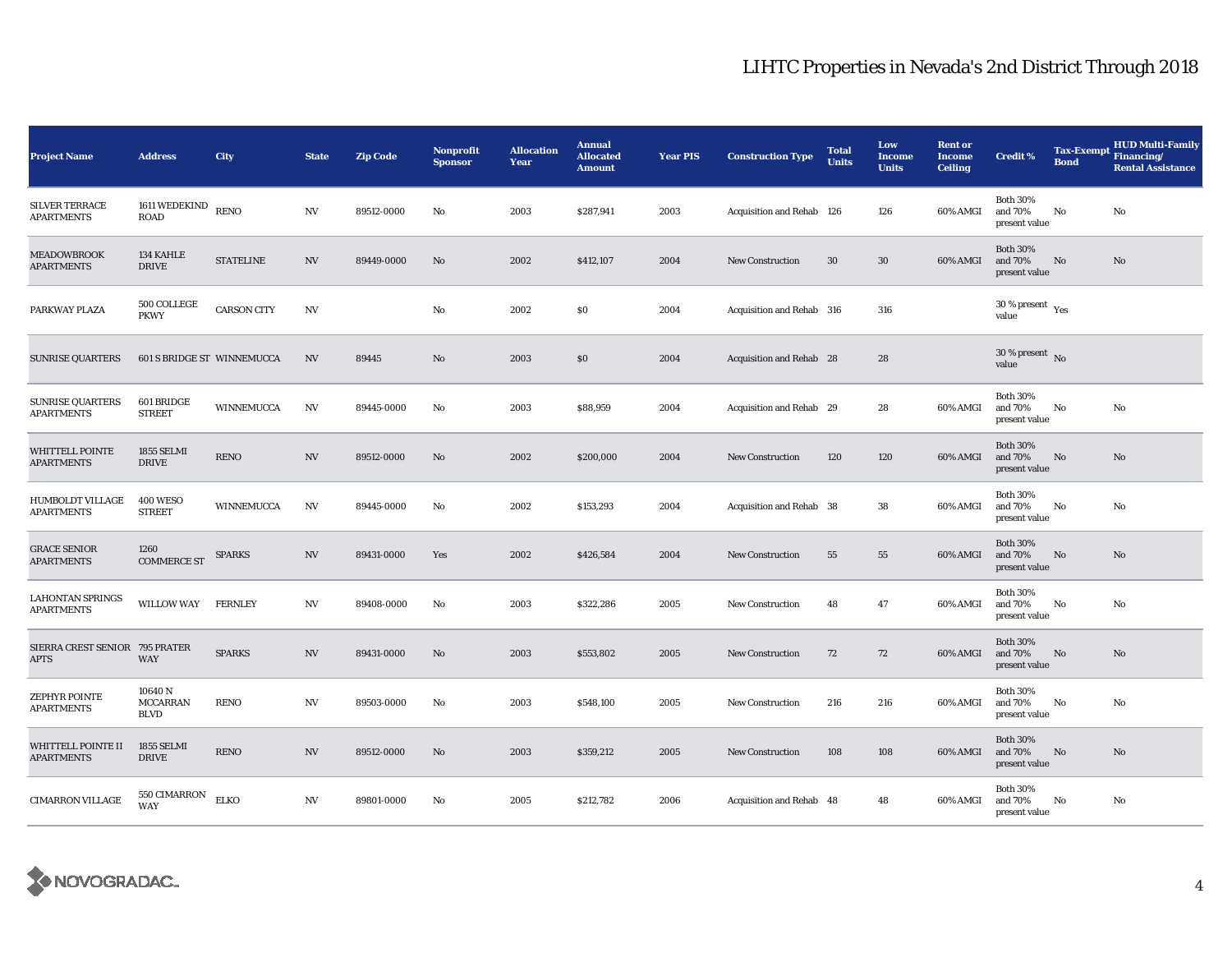| <b>Project Name</b>                                         | <b>Address</b>                               | City               | <b>State</b>             | <b>Zip Code</b> | <b>Nonprofit</b><br><b>Sponsor</b> | <b>Allocation</b><br>Year | <b>Annual</b><br><b>Allocated</b><br><b>Amount</b> | <b>Year PIS</b> | <b>Construction Type</b>  | <b>Total</b><br><b>Units</b> | Low<br><b>Income</b><br><b>Units</b> | <b>Rent or</b><br><b>Income</b><br><b>Ceiling</b> | <b>Credit %</b>                             | <b>Tax-Exempt</b><br><b>Bond</b> | <b>HUD Multi-Family</b><br>Financing/<br><b>Rental Assistance</b> |
|-------------------------------------------------------------|----------------------------------------------|--------------------|--------------------------|-----------------|------------------------------------|---------------------------|----------------------------------------------------|-----------------|---------------------------|------------------------------|--------------------------------------|---------------------------------------------------|---------------------------------------------|----------------------------------|-------------------------------------------------------------------|
| <b>AUTUMN VILLAGE I</b>                                     | 1101 BEVERLY<br>DR                           | <b>CARSON CITY</b> | <b>NV</b>                | 89706           | Yes                                | 2004                      | \$496,693                                          | 2006            | <b>New Construction</b>   | 46                           | 46                                   | 60% AMGI                                          | 70 % present $\bar{N}$<br>value             |                                  |                                                                   |
| VIRGINIA ST                                                 | 652 S VIRGINIA<br><b>ST</b>                  | <b>RENO</b>        | $_{\mathrm{NV}}$         | 89501           | Yes                                | 2004                      | \$664,402                                          | 2006            | <b>New Construction</b>   | 84                           | 84                                   | 60% AMGI                                          | $70$ % present $\,$ No $\,$<br>value        |                                  |                                                                   |
| <b>AUTUMN VILLAGE</b>                                       | 1101 BEVERLY<br><b>DRIVE</b>                 | <b>CARSON CITY</b> | <b>NV</b>                | 89706-0000      | Yes                                | 2004                      | \$491,702                                          | 2006            | <b>New Construction</b>   | 47                           | 46                                   | 60% AMGI                                          | <b>Both 30%</b><br>and 70%<br>present value | No                               | No                                                                |
| <b>CARRIAGE STONE</b><br>SENIOR APARTMENTS ST               | 695 S. CENTER                                | <b>RENO</b>        | NV                       | 89501-0000      | Yes                                | 2004                      | \$608,101                                          | 2006            | <b>New Construction</b>   | 84                           | 84                                   | 60% AMGI                                          | <b>Both 30%</b><br>and 70%<br>present value | No                               | No                                                                |
| SOUTHWEST VILLAGE 3295 S VIRGINIA RENO<br><b>APARTMENTS</b> | <b>STREET</b>                                |                    | NV                       | 89502-0000      | No                                 | 2005                      | \$958,765                                          | 2006            | Acquisition and Rehab 332 |                              | 331                                  | 60% AMGI                                          | <b>Both 30%</b><br>and 70%<br>present value | No                               | No                                                                |
| AUTUMN VILLAGE II                                           | 1150 E LONG ST CARSON CITY                   |                    | <b>NV</b>                | 89706-0000      | Yes                                | 2005                      | \$505,687                                          | 2007            | <b>New Construction</b>   | 41                           | 41                                   | 60% AMGI                                          | <b>Both 30%</b><br>and 70%<br>present value | No                               | No                                                                |
| <b>SUMMIT CREST</b><br><b>APARTMENTS</b>                    | 921 MICA DRIVE CARSON CITY                   |                    | <b>NV</b>                | 89705-0000      | Yes                                | 2006                      | \$496,077                                          | 2007            | New Construction          | 28                           | 27                                   | 60% AMGI                                          | <b>Both 30%</b><br>and 70%<br>present value | No                               | No                                                                |
| <b>CENTENNIAL PARK</b><br>ANNEX                             | 1652 WEDEKIND $_{\rm RENO}$<br>RD            |                    | <b>NV</b>                | 89512-0000      | No                                 | 2008                      | \$84,534                                           | 2007            | Acquisition and Rehab 40  |                              | 40                                   | 60% AMGI                                          | <b>Both 30%</b><br>and 70%<br>present value | No                               | No                                                                |
| <b>QUAIL RUN AT RIVER'S 610 SOUTH 12TH ELKO</b><br>EDGE     | <b>STREET</b>                                |                    | $\ensuremath{\text{NV}}$ | 89801-0000      | Yes                                | 2005                      | \$483,000                                          | 2007            | <b>New Construction</b>   | 60                           | 60                                   | 60% AMGI                                          | <b>Both 30%</b><br>and 70%<br>present value | No                               | No                                                                |
| SILVER SAGE SENIOR<br>RESIDENCE                             | 4885 SOUTH<br><b>MCCARRAN</b><br><b>BLVD</b> | <b>RENO</b>        | <b>NV</b>                | 89502-0000      | Yes                                | 2005                      | \$466,054                                          | 2007            | <b>New Construction</b>   | 41                           | 41                                   | 60% AMGI                                          | <b>Both 30%</b><br>and 70%<br>present value | No                               | No                                                                |
| FERNWOOD MEADOWS LACE                                       | 625 SILVER<br><b>BOULEVARD</b>               | <b>FERNLEY</b>     | <b>NV</b>                | 89408-0000      | No                                 | 2007                      | \$238,043                                          | 2008            | Acquisition and Rehab 28  |                              | 28                                   | 60% AMGI                                          | <b>Both 30%</b><br>and 70%<br>present value | No                               | No                                                                |
| <b>GOLDEN APTS</b>                                          | 520 BRINKBY<br>AVE                           | <b>RENO</b>        | NV                       | 89509           | No                                 | 2008                      | \$432,662                                          | 2008            | Acquisition and Rehab 159 |                              | 159                                  | 60% AMGI                                          | <b>Both 30%</b><br>and 70%<br>present value | No                               |                                                                   |
| SOUTHGATE<br><b>APARTMENTS</b>                              | 2100<br><b>CALIFORNIA</b><br><b>STREET</b>   | <b>CARSON CITY</b> | <b>NV</b>                | 89701-0000      | Yes                                | 2007                      | \$496,213                                          | 2008            | Acquisition and Rehab 99  |                              | 98                                   | 60% AMGI                                          | <b>Both 30%</b><br>and 70%<br>present value | No                               | No                                                                |

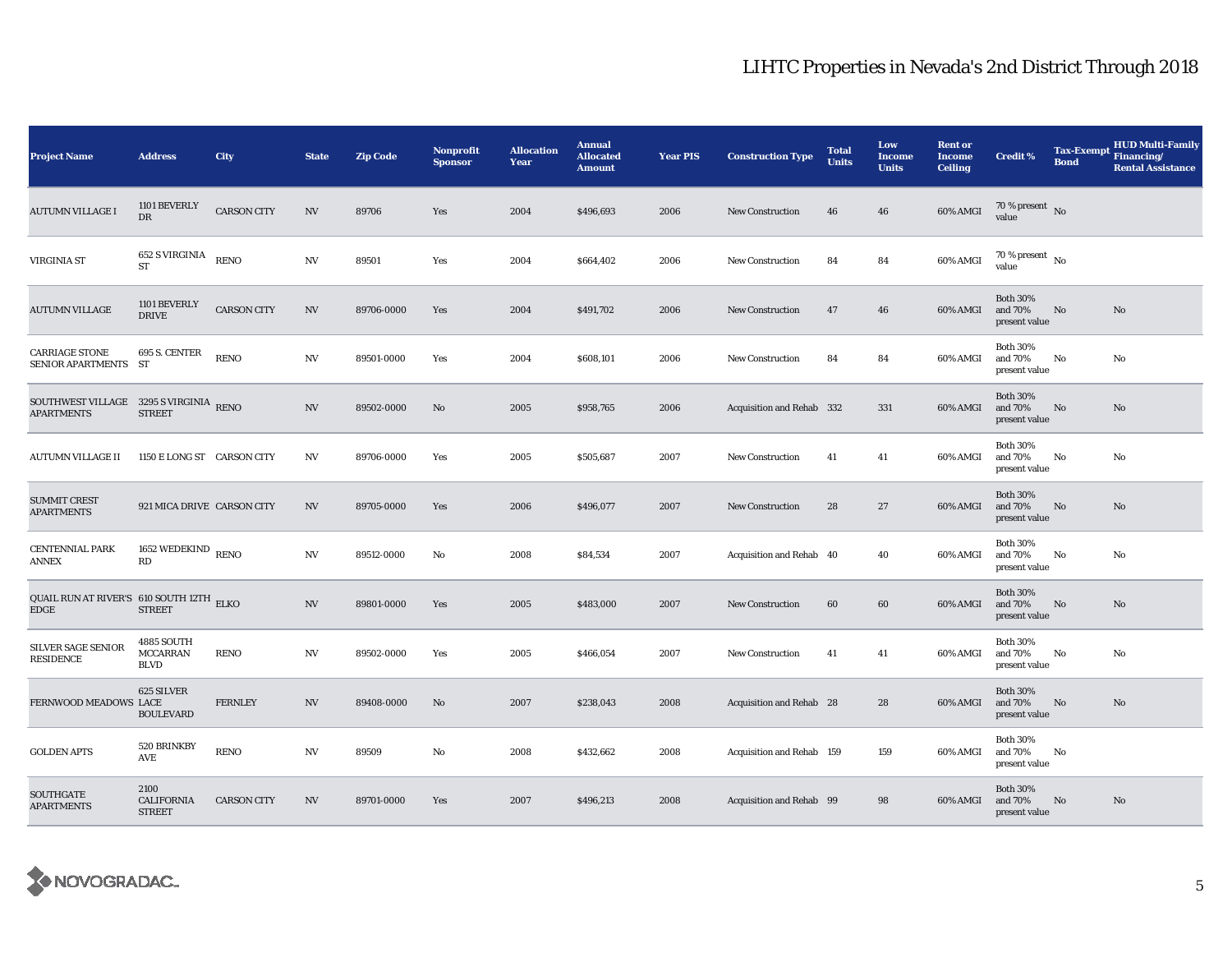| <b>Project Name</b>                          | <b>Address</b>                      | City               | <b>State</b>     | <b>Zip Code</b> | Nonprofit<br><b>Sponsor</b> | <b>Allocation</b><br>Year | <b>Annual</b><br><b>Allocated</b><br><b>Amount</b> | <b>Year PIS</b> | <b>Construction Type</b>  | <b>Total</b><br><b>Units</b> | Low<br><b>Income</b><br><b>Units</b> | <b>Rent or</b><br><b>Income</b><br><b>Ceiling</b> | <b>Credit %</b>                             | <b>Tax-Exempt</b><br><b>Bond</b> | <b>HUD Multi-Family</b><br>Financing/<br><b>Rental Assistance</b> |
|----------------------------------------------|-------------------------------------|--------------------|------------------|-----------------|-----------------------------|---------------------------|----------------------------------------------------|-----------------|---------------------------|------------------------------|--------------------------------------|---------------------------------------------------|---------------------------------------------|----------------------------------|-------------------------------------------------------------------|
| <b>WILLOWS AT WELLS</b><br>SENIOR APARTMENTS | <b>201 S. WELLS</b><br>AVE          | <b>RENO</b>        | $_{\mathrm{NV}}$ | 89501-0000      | No                          | 2006                      | \$529,948                                          | 2008            | <b>New Construction</b>   | 39                           | 39                                   | 60% AMGI                                          | <b>Both 30%</b><br>and 70%<br>present value | $\rm No$                         | No                                                                |
| <b>SIERRA RUN</b><br><b>APARTMENTS</b>       | 237 MEADOW<br><b>CIRCLE</b>         | <b>FERNLEY</b>     | $_{\mathrm{NV}}$ | 89406-0000      | No                          | 2006                      | \$232,282                                          | 2008            | Acquisition and Rehab 22  |                              | 21                                   | 60% AMGI                                          | <b>Both 30%</b><br>and 70%<br>present value | No                               | No                                                                |
| <b>ASPEN TERRACE</b><br><b>APARTMENTS</b>    | 355 KIRMAN<br>AVE                   | <b>RENO</b>        | N V              | 89502-0000      | Yes                         | 2007                      | \$627,353                                          | 2009            | <b>New Construction</b>   | 42                           | 42                                   | 60% AMGI                                          | <b>Both 30%</b><br>and 70%<br>present value | No                               | No                                                                |
| <b>CITY HALL</b><br><b>APARTMENTS</b>        | 625 5T STREET SPARKS                |                    | NV               | 89431-0000      | No                          | 2008                      | \$538,188                                          | 2009            | <b>New Construction</b>   | 42                           | 42                                   | 60% AMGI                                          | <b>Both 30%</b><br>and 70%<br>present value | $\mathbf{N}\mathbf{o}$           | No                                                                |
| <b>CARSON SOUTHGATE</b><br>APTS              | 2100<br><b>CALIFORNIA ST</b>        | <b>CARSON CITY</b> | <b>NV</b>        | 89701           | Yes                         | 2007                      | \$419,958                                          | 2009            | Acquisition and Rehab 48  |                              | 48                                   | 60% AMGI                                          | <b>Both 30%</b><br>and 70%<br>present value | No                               |                                                                   |
| SIERRA MANOR APTS                            | 2350 PARADISE<br><b>DRIVE</b>       | <b>RENO</b>        | $_{\mathrm{NV}}$ | 89512-0000      | No                          | 2010                      | \$796,771                                          | 2009            | Acquisition and Rehab 145 |                              | 143                                  | 60% AMGI                                          | <b>Both 30%</b><br>and 70%<br>present value | No                               | No                                                                |
| SOUTHGATE<br><b>APARTMENTS II</b>            | 2100<br>CALIFORNIA<br><b>STREET</b> | <b>CARSON CITY</b> | NV               | 89701-0000      | Yes                         | 2007                      | \$419,958                                          | 2009            | <b>New Construction</b>   | 48                           | 48                                   | 60% AMGI                                          | <b>Both 30%</b><br>and 70%<br>present value | No                               | No                                                                |
| <b>AUTUMN VILLAGE</b><br>APTS                | 195 GENTRY<br><b>WAY</b>            | <b>RENO</b>        | $_{\mathrm{NV}}$ | 89502-0000      | No                          | 2008                      | \$763,208                                          | 2010            | <b>New Construction</b>   | 43                           | 43                                   | 60% AMGI                                          | <b>Both 30%</b><br>and 70%<br>present value | $\mathbf{N}\mathbf{o}$           | No                                                                |
| <b>FOOTHILL GARDENS</b><br>APTS              | 1770 RUSSELL<br>WAY                 | <b>CARSON CITY</b> | $_{\mathrm{NV}}$ | 89706           |                             | Insufficient<br>Data      | \$0                                                | 2010            | Not Indicated             | 99                           | $\bf{0}$                             |                                                   | Not<br>Indicated                            |                                  |                                                                   |
| MAHOGANY COURT                               | MAHOGANY DR MINDEN                  |                    | <b>NV</b>        |                 |                             | Insufficient<br>Data      | \$0                                                | 2010            | Not Indicated             | 20                           | $\mathbf 0$                          |                                                   | Not<br>Indicated                            |                                  |                                                                   |
| FOOTHILL GARDENS<br>APTS                     | 1770 RUSSELL<br>WAY                 | <b>CARSON CITY</b> | NV               | 89706-0000      | No                          | 2010                      | \$638,034                                          | 2010            | Acquisition and Rehab 100 |                              | 99                                   | 60% AMGI                                          | <b>Both 30%</b><br>and 70%<br>present value | No                               | No                                                                |
| <b>HUMBOLDT PINES -</b><br><b>ELDERLY</b>    | 1310 HANSON<br><b>STREET</b>        | <b>WINNEMUCCA</b>  | NV               | 89445-0000      | No                          | 2010                      | \$0                                                | 2010            | Acquisition and Rehab 28  |                              | 28                                   | 60% AMGI                                          | $30$ % present $\,$ No $\,$<br>value        |                                  | No                                                                |
| <b>MAHOGANY COURT</b>                        | MAHOGANY<br><b>DRIVE</b>            | <b>MINDEN</b>      | NV               | 89423-0000      | Yes                         | 2008                      | \$525,240                                          | 2010            | <b>New Construction</b>   | 21                           | 20                                   | 60% AMGI                                          | <b>Both 30%</b><br>and 70%<br>present value | No                               | No                                                                |

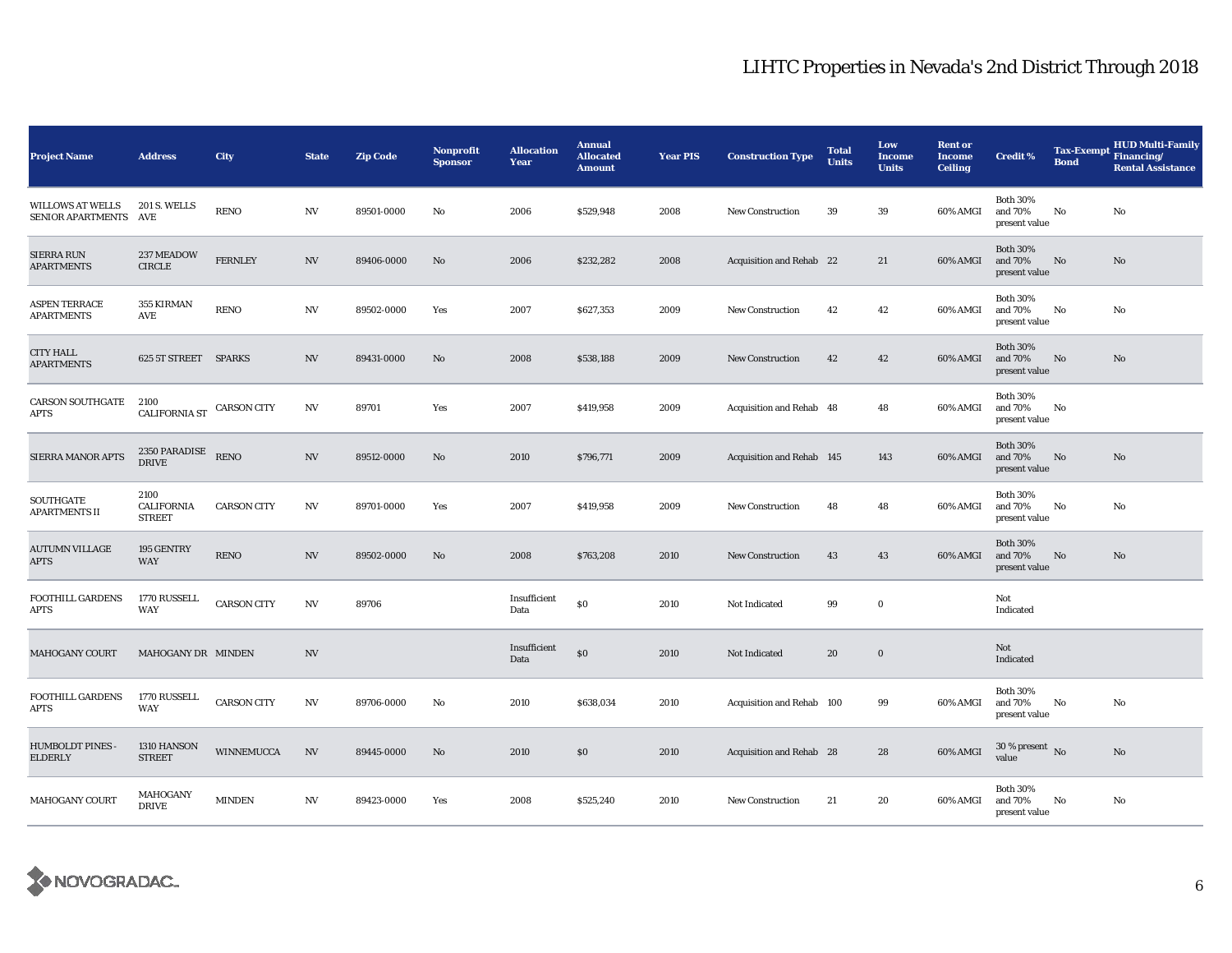| <b>Project Name</b>                              | <b>Address</b>                      | City               | <b>State</b>             | <b>Zip Code</b> | <b>Nonprofit</b><br><b>Sponsor</b> | <b>Allocation</b><br>Year | <b>Annual</b><br><b>Allocated</b><br><b>Amount</b> | <b>Year PIS</b> | <b>Construction Type</b>              | <b>Total</b><br><b>Units</b> | Low<br><b>Income</b><br><b>Units</b> | <b>Rent or</b><br><b>Income</b><br><b>Ceiling</b> | <b>Credit %</b>                             | <b>Tax-Exempt</b><br><b>Bond</b> | <b>HUD Multi-Family</b><br>Financing/<br><b>Rental Assistance</b> |
|--------------------------------------------------|-------------------------------------|--------------------|--------------------------|-----------------|------------------------------------|---------------------------|----------------------------------------------------|-----------------|---------------------------------------|------------------------------|--------------------------------------|---------------------------------------------------|---------------------------------------------|----------------------------------|-------------------------------------------------------------------|
| RIVER SENIOR APTS                                | 895 KUENZLI ST RENO                 |                    | <b>NV</b>                | 89502           | $\mathbf{N}\mathbf{o}$             | 2009                      | \$797,972                                          | 2011            | New Construction                      | 55                           | 55                                   | 60% AMGI                                          | <b>Both 30%</b><br>and 70%<br>present value | No                               | No                                                                |
| SIERRA RIDGE                                     | 1820 RUSSELL<br>WAY                 | <b>CARSON CITY</b> | NV                       | 89706-2785      | Yes                                | 2009                      | \$349,500                                          | 2011            | <b>New Construction</b>               | 42                           | 41                                   | 60% AMGI                                          | <b>Both 30%</b><br>and 70%<br>present value | No                               | No                                                                |
| SILVER SAGE AT NEIL<br><b>ROAD</b>               | 3870 NEIL ROAD RENO                 |                    | <b>NV</b>                | 89502-0000      | Yes                                | 2009                      | \$490,000                                          | 2011            | <b>New Construction</b>               | 58                           | 58                                   | 60% AMGI                                          | <b>Both 30%</b><br>and 70%<br>present value | No                               | No                                                                |
| WASHOE MILLS APTS                                | 1375 MILL<br><b>STREET</b>          | <b>RENO</b>        | NV                       | 98502-0000      | No                                 | 2011                      | \$389,328                                          | 2011            | Acquisition and Rehab 115             |                              | 115                                  | 60% AMGI                                          | <b>Both 30%</b><br>and 70%<br>present value | No                               | No                                                                |
| <b>HUMBOLDT PINES</b><br><b>FAMILY</b>           | 1300 HANSEN<br><b>STREET</b>        | <b>WINNEMUCCA</b>  | NV                       | 89445-0000      | No                                 | 2009                      | $\$0$                                              | 2011            | Acquisition and Rehab 36              |                              | 35                                   | 60% AMGI                                          | <b>Both 30%</b><br>and 70%<br>present value | No                               | No                                                                |
| SIERRA RUN II                                    | 201 LOIS LANE FERNLEY               |                    | <b>NV</b>                | 89408-0000      | No                                 | 2009                      | S <sub>0</sub>                                     | 2011            | Acquisition and Rehab 24              |                              | 24                                   | 60% AMGI                                          | <b>Both 30%</b><br>and 70%<br>present value | No                               | No                                                                |
| LARIOS ARMS SENIOR 242 WEST<br><b>APARTMENTS</b> | MINOR STREET                        | WINNEMUCCA         | NV                       | 89445-0000      | No                                 | 2010                      | \$379,882                                          | 2012            | New Construction                      | 30                           | $30\,$                               | 60% AMGI                                          | <b>Both 30%</b><br>and 70%<br>present value | No                               | No                                                                |
| PERSHING MEADOWS<br><b>APARTMENTS</b>            | 395 4TH STREET LOVELOCK             |                    | <b>NV</b>                | 89411-0009      | No                                 | 2011                      | \$191,428                                          | 2012            | Acquisition and Rehab 24              |                              | 24                                   | 60% AMGI                                          | $30$ % present $\,$ No $\,$<br>value        |                                  | No                                                                |
| <b>CHRISTINA COURT</b><br>APTS                   | 1800 RUSSELL<br><b>WAY</b>          | <b>CARSON CITY</b> | $\ensuremath{\text{NV}}$ | 89706-0000      | No                                 | 2011                      | \$582,654                                          | 2012            | <b>New Construction</b>               | 40                           | 36                                   | <b>50% AMGI</b>                                   | <b>Both 30%</b><br>and 70%<br>present value | No                               | No                                                                |
| ARBOR COVE @<br>VIRGINIA LAKE                    | 2350 LYMBERRY RENO<br><b>STREET</b> |                    | $_{\mathrm{NV}}$         | 89509-0000      | No                                 | 2011                      | \$876,368                                          | 2013            | <b>New Construction</b>               | 66                           | 66                                   | 60% AMGI                                          | <b>Both 30%</b><br>and 70%<br>present value | No                               | No                                                                |
| <b>ASPEN VILLAGE</b>                             | 1401 SULLIVAN SPARKS<br>LN          |                    | $_{\mathrm{NV}}$         | 89436-0000      | No                                 | 2012                      | \$711,000                                          | 2013            | <b>New Construction</b>               | 43                           | 43                                   | 50% AMGI                                          | <b>Both 30%</b><br>and 70%<br>present value | No                               | No                                                                |
| <b>LOVELOCK MANOR/</b><br>ROSEWOOD APTS          | 500 MEADOW<br>LN                    | <b>LOVELOCK</b>    | NV                       |                 |                                    | Insufficient<br>Data      | S <sub>0</sub>                                     | 2013            | Not Indicated                         | 24                           | $\bf{0}$                             |                                                   | Not<br>Indicated                            |                                  |                                                                   |
| ROSEWOOD VILLAGE<br><b>APARTMENTS</b>            | 500 MEADOW<br>LANE                  | <b>LOVELOCK</b>    | <b>NV</b>                | 89419-0000      | No                                 | 2011                      | \$311,650                                          | 2013            | Both New Construction 24<br>and $A/R$ |                              | 24                                   | 60% AMGI                                          | <b>Both 30%</b><br>and 70%<br>present value | No                               | No                                                                |

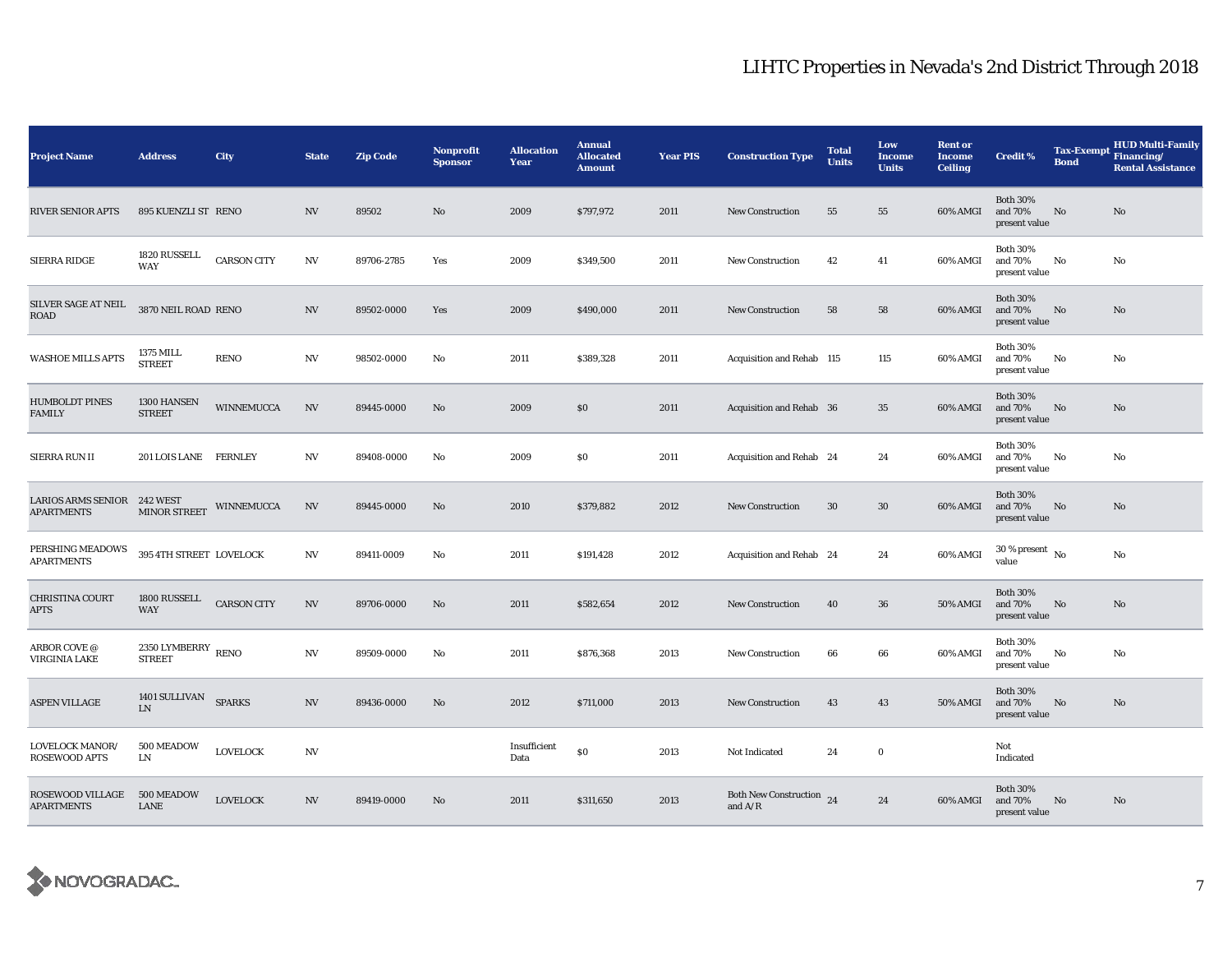| <b>Project Name</b>                        | <b>Address</b>                            | <b>City</b>       | <b>State</b>             | <b>Zip Code</b> | Nonprofit<br><b>Sponsor</b> | <b>Allocation</b><br>Year | <b>Annual</b><br><b>Allocated</b><br><b>Amount</b> | <b>Year PIS</b> | <b>Construction Type</b>     | <b>Total</b><br><b>Units</b> | Low<br><b>Income</b><br><b>Units</b> | <b>Rent or</b><br><b>Income</b><br><b>Ceiling</b> | <b>Credit %</b>                             | <b>Bond</b> | <b>HUD Multi-Family</b><br>Tax-Exempt Financing/<br><b>Rental Assistance</b> |
|--------------------------------------------|-------------------------------------------|-------------------|--------------------------|-----------------|-----------------------------|---------------------------|----------------------------------------------------|-----------------|------------------------------|------------------------------|--------------------------------------|---------------------------------------------------|---------------------------------------------|-------------|------------------------------------------------------------------------------|
| <b>SAGE WEST I &amp; II</b>                | 1002 WEST SAGE ELKO                       |                   | NV                       | 89801-0000      | No                          | 2012                      | \$611,001                                          | 2013            | Acquisition and Rehab 55     |                              | 55                                   | 60% AMGI                                          | <b>Both 30%</b><br>and 70%<br>present value | No          | No                                                                           |
| <b>INDIGO VILLAGE</b><br><b>APARTMENTS</b> | 1755 AUCTION<br>RD                        | <b>FALLON</b>     | $_{\mathrm{NV}}$         | 89406-0000      | $\mathbf{N}\mathbf{o}$      | 2012                      | \$10,723,068                                       | 2014            | Acquisition and Rehab 48     |                              | 48                                   | 60% AMGI                                          | <b>Both 30%</b><br>and 70%<br>present value | No          | No                                                                           |
| METROPOLITAN<br><b>GARDENS</b>             | 325 E 7TH<br><b>STREET</b>                | <b>RENO</b>       | $_{\mathrm{NV}}$         | 89512-0000      | No                          | 2014                      | \$65,700,000                                       | 2014            | <b>Acquisition and Rehab</b> | 83                           |                                      | 83 60% AMGI                                       | $30$ % present $\,$ No $\,$<br>value        |             | No                                                                           |
| PARKWAY VISTA SENIOI CRESTMORE             | 1330<br><b>DRIVE</b>                      | GARDNERVILLE      | $N$ V                    | 89410-0000      | No                          | 2012                      | \$4,888,568                                        | 2014            | <b>New Construction</b>      | 30                           | $30\,$                               | 50% AMGI                                          | 70 % present $\,$ No $\,$<br>value          |             | No                                                                           |
| JUNIPER VILLAGE                            | 525 MORRILL<br><b>AVENUE</b>              | <b>RENO</b>       | $_{\mathrm{NV}}$         | 89502-0000      | No                          | 2013                      | \$11,472,000                                       | 2015            | <b>New Construction</b>      | 44                           | 44                                   | 50% AMGI                                          | $30$ % present $\,$ No $\,$<br>value        |             | No                                                                           |
| <b>WINCHESTER COURT</b>                    | 1806<br><b>WINCHESTER</b><br><b>DRIVE</b> | ELKO              | $_{\mathrm{NV}}$         | 89801-0000      | No                          | 2013                      | \$597,429                                          | 2015            | <b>New Construction</b>      | 40                           | $30\,$                               | 60% AMGI                                          | $30\,\%$ present $\,$ No value              |             | No                                                                           |
| <b>KINGSBURY VILLAGE</b>                   | $1770$ PINEWOOD $\,$ MINDEN DRIVE         |                   | $_{\mathrm{NV}}$         | 89423-0000      | No                          | 2015                      | \$383,000                                          | 2016            | Acquisition and Rehab 36     |                              | 36                                   | 60% AMGI                                          | <b>Both 30%</b><br>and 70%<br>present value | No          | No                                                                           |
| <b>LARIOS ARRMS II</b>                     | 242 W. MINOR<br><b>STREET</b>             | <b>WINNEMUCCA</b> | $\ensuremath{\text{NV}}$ | 89445-0000      | No                          | 2014                      | \$470,000                                          | 2016            | <b>New Construction</b>      | 30                           | $30\,$                               | 50% AMGI                                          | 70 % present $\,$ No $\,$<br>value          |             | No                                                                           |
| <b>LINCOLN WAY</b>                         | <b>618 4TH STREET SPARKS</b>              |                   | NV                       | 89431-0000      | No                          | 2014                      | \$729,500                                          | 2016            | New Construction             | 45                           | 45                                   | 50% AMGI                                          | <b>Both 30%</b><br>and 70%<br>present value | No          | No                                                                           |
| <b>SONOMA SPRINGS</b>                      | 1100 HANSON<br><b>STREET</b>              | WINNEMUCCA        | $\ensuremath{\text{NV}}$ | 89445-0000      | $\mathbf{N}\mathbf{o}$      | 2015                      | \$392,342                                          | 2016            | <b>New Construction</b>      | 32                           | $32\,$                               | 50% AMGI                                          | 70 % present $\sqrt{\ }$ No<br>value        |             | $\mathbf{No}$                                                                |
| TERRACINA RENO                             | 2175 SIERRA<br>HIGHLANDS DR.              | <b>RENO</b>       | $_{\mathrm{NV}}$         | 89523-0000      | No                          | 2015                      | \$515,991                                          | 2016            | Acquisition and Rehab 140    |                              | 140                                  | 60% AMGI                                          | <b>Both 30%</b><br>and 70%<br>present value | No          | No                                                                           |
| <b>VILLAGE AT NORTH</b>                    | 925 N. VIRGINIA $$\,\rm{RENO}$$           |                   | $\ensuremath{\text{NV}}$ | 89503-0000      | $\mathbf{No}$               | 2014                      | \$361,525                                          | 2016            | Acquisition and Rehab 25     |                              | 25                                   | 60% AMGI                                          | <b>Both 30%</b><br>and 70%<br>present value | No          | No                                                                           |
| <b>COMMUNITY GARDENS</b>                   | 2330 WEDEKIND $_{\rm RENO}$<br>ROAD       |                   | $_{\mathrm{NV}}$         | 89512-0000      | No                          | 2016                      | \$677,033                                          | 2017            | Acquisition and Rehab 181    |                              | 181                                  | 50% AMGI                                          | 70 % present<br>value                       |             | No                                                                           |

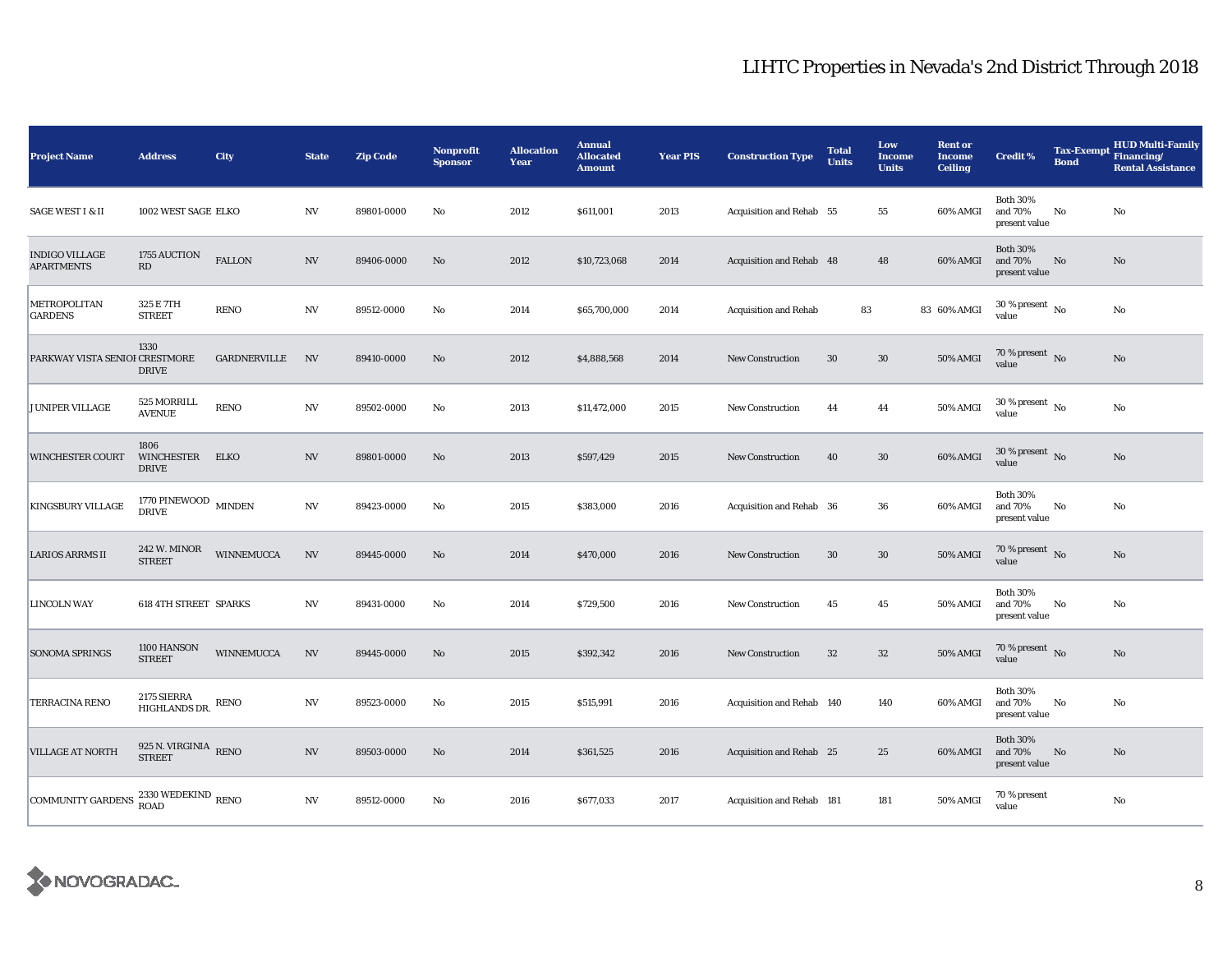| <b>Project Name</b>                 | <b>Address</b>                         | City                             | <b>State</b>             | <b>Zip Code</b> | <b>Nonprofit</b><br><b>Sponsor</b> | <b>Allocation</b><br>Year | <b>Annual</b><br><b>Allocated</b><br><b>Amount</b> | <b>Year PIS</b>      | <b>Construction Type</b>  | <b>Total</b><br><b>Units</b> | Low<br><b>Income</b><br><b>Units</b> | <b>Rent or</b><br><b>Income</b><br><b>Ceiling</b> | Credit %                                    | <b>Tax-Exempt</b><br><b>Bond</b> | <b>HUD Multi-Family</b><br>Financing/<br><b>Rental Assistance</b> |
|-------------------------------------|----------------------------------------|----------------------------------|--------------------------|-----------------|------------------------------------|---------------------------|----------------------------------------------------|----------------------|---------------------------|------------------------------|--------------------------------------|---------------------------------------------------|---------------------------------------------|----------------------------------|-------------------------------------------------------------------|
| WOODHAUS APARTMEN 453 ELQUIST       |                                        | <b>BATTLE</b><br><b>MOUNTAIN</b> | <b>NV</b>                | 89820-0000      | No                                 | 2016                      | \$291,000                                          | 2017                 | Acquisition and Rehab 28  |                              | 28                                   | 60% AMGI                                          | <b>Both 30%</b><br>and 70%<br>present value |                                  | $\mathbf{No}$                                                     |
| VINTAGE AT THE CROSS 11565 OLD RENO |                                        |                                  | $\ensuremath{\text{NV}}$ | 89521-0000      | No                                 | 2017                      | \$1,645,148                                        | 2018                 | New Construction          | 230                          | 230                                  | 60% AMGI                                          | 30 % present<br>value                       |                                  | $\rm No$                                                          |
| WOODLANDS VILLAGE A 1040 CYPRESS    |                                        | <b>ELKO</b>                      | $\ensuremath{\text{NV}}$ | 89801-0000      | No                                 | 2017                      | \$410,000                                          | 2018                 | Acquisition and Rehab 24  |                              | 24                                   | 60% AMGI                                          | <b>Both 30%</b><br>and 70%<br>present value |                                  | $\mathbf{No}$                                                     |
| <b>BELLAIRE APTS</b>                | 1825 AUCTION<br>$\mathbf{R}\mathbf{D}$ | <b>FALLON</b>                    | $\ensuremath{\text{NV}}$ | 89406           | $\rm No$                           | 1989                      | \$0                                                | Insufficient<br>Data | New Construction          | 21                           | $\bf{0}$                             |                                                   | Not<br>Indicated                            |                                  |                                                                   |
| <b>BELLEWOOD APTS</b>               | 1885 AUCTION<br>RD                     | <b>FALLON</b>                    | $\ensuremath{\text{NV}}$ | 89406           | $\rm No$                           | 1988                      | $\$0$                                              | Insufficient<br>Data | New Construction          | 20                           | $\bf{0}$                             |                                                   | Not<br>Indicated                            |                                  |                                                                   |
| DAYTON VALLEY VILLAC 369 DAYTON     |                                        | <b>DAYTON</b>                    | $\ensuremath{\text{NV}}$ | 89403           | $\rm No$                           | 1987                      | $\$0$                                              | Insufficient<br>Data | New Construction          | 24                           | $\bf{0}$                             |                                                   | Not<br>Indicated                            |                                  |                                                                   |
| <b>DESERTAIRE APTS</b>              | 1795 AUCTION<br>RD                     | <b>FALLON</b>                    | $\mathbf{N}\mathbf{V}$   | 89406           | $\rm No$                           | 1987                      | \$0                                                | Insufficient<br>Data | New Construction          | 19                           | $\bf{0}$                             |                                                   | Not<br>Indicated                            |                                  |                                                                   |
| <b>WINCHESTRER CT</b>               | 1806<br><b>WINCHESTER</b><br>DR        | <b>ELKO</b>                      | $_{\mathrm{NV}}$         | 89801           |                                    | 2013                      | $\$0$                                              | Insufficient<br>Data | Not Indicated             | 40                           | $\bf{0}$                             |                                                   | Not<br>Indicated                            |                                  |                                                                   |
| <b>HILL STREET APTS</b>             | 244 HILL ST                            | <b>RENO</b>                      | $_{\mathrm{NV}}$         | 89501           | $\rm No$                           | 1988                      | \$0                                                | Insufficient<br>Data | Acquisition and Rehab 8   |                              | $\bf{0}$                             |                                                   | Not<br>Indicated                            |                                  |                                                                   |
| <b>HOME SUITES APTS</b>             | 615 E LINCOLN<br><b>WAY</b>            | <b>SPARKS</b>                    | N V                      | 89431           | No                                 | 1989                      | \$0                                                | Insufficient<br>Data | Acquisition and Rehab 249 |                              | $\bf{0}$                             |                                                   | Not<br>Indicated                            |                                  |                                                                   |
| <b>LINDEN APTS</b>                  | 400 LINDEN ST RENO                     |                                  | NV                       | 89502           | No                                 | 1988                      | \$0                                                | Insufficient<br>Data | Acquisition and Rehab 40  |                              | $\bf{0}$                             |                                                   | Not<br>Indicated                            |                                  |                                                                   |
| <b>NEIL VILLA APTS</b>              | <b>4205 NEIL RD</b>                    | <b>RENO</b>                      | $\ensuremath{\text{NV}}$ | 89502           | $\mathbf {No}$                     | 1989                      | \$0                                                | Insufficient<br>Data | New Construction          | 28                           | $\bf{0}$                             |                                                   | Not<br>Indicated                            |                                  |                                                                   |
| <b>RANCHO VISTA APTS</b>            | 1386 VILLAGE<br><b>WAY</b>             | GARDNERVILLE NV                  |                          | 89410           | $\rm No$                           | 1989                      | $\$0$                                              | Insufficient<br>Data | New Construction          | ${\bf 36}$                   | $\bf{0}$                             |                                                   | Not<br>Indicated                            |                                  |                                                                   |

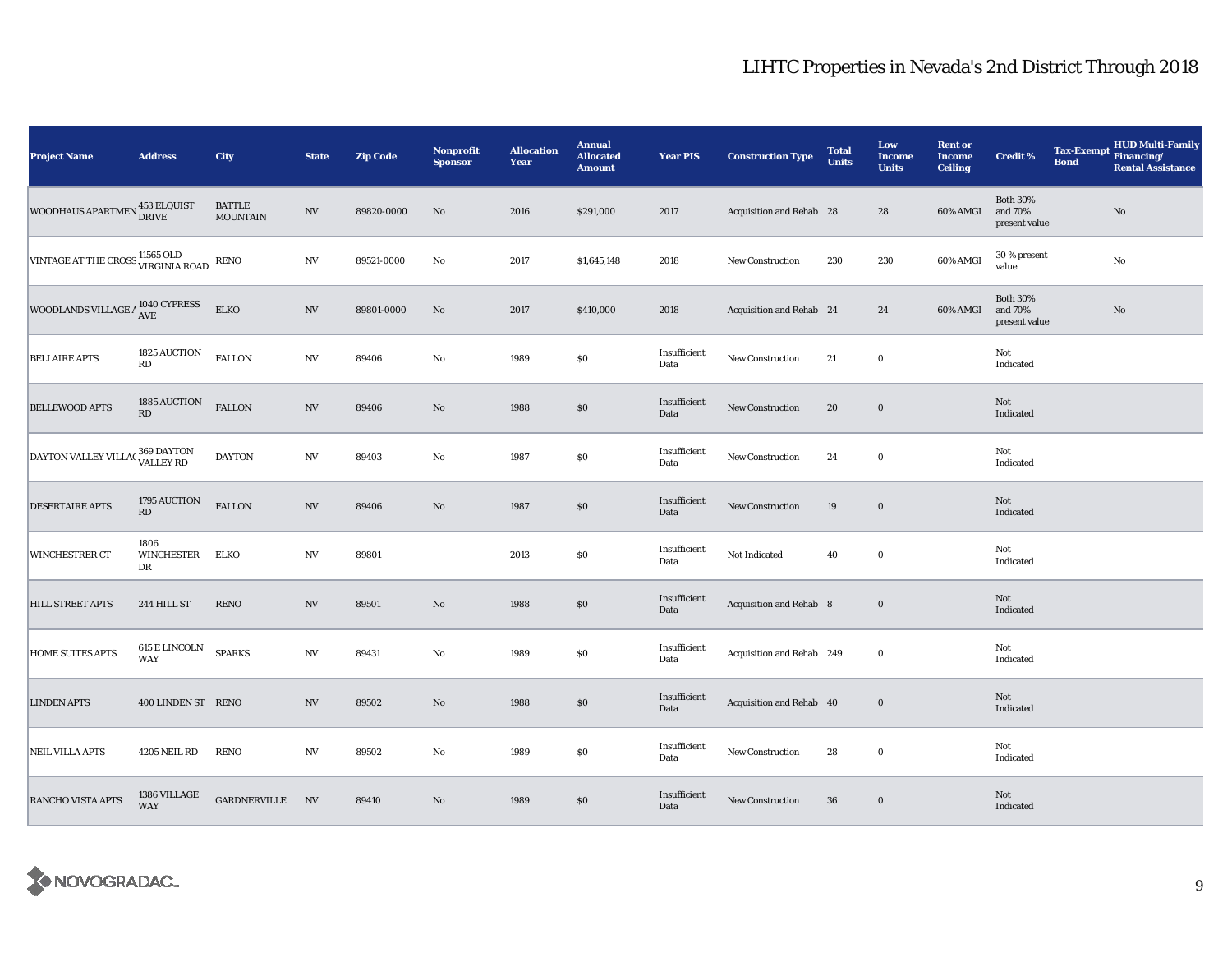| <b>Project Name</b>                                                                                                                                                  | <b>Address</b>                      | City            | <b>State</b>             | <b>Zip Code</b> | Nonprofit<br><b>Sponsor</b> | <b>Allocation</b><br>Year | <b>Annual</b><br><b>Allocated</b><br><b>Amount</b> | <b>Year PIS</b>      | <b>Construction Type</b> | <b>Total</b><br><b>Units</b> | Low<br><b>Income</b><br><b>Units</b> | <b>Rent or</b><br><b>Income</b><br><b>Ceiling</b> | <b>Credit %</b>                             | <b>Tax-Exempt</b><br><b>Bond</b> | <b>HUD Multi-Family</b><br>Financing/<br><b>Rental Assistance</b> |
|----------------------------------------------------------------------------------------------------------------------------------------------------------------------|-------------------------------------|-----------------|--------------------------|-----------------|-----------------------------|---------------------------|----------------------------------------------------|----------------------|--------------------------|------------------------------|--------------------------------------|---------------------------------------------------|---------------------------------------------|----------------------------------|-------------------------------------------------------------------|
| <b>RILEY STREET APTS</b>                                                                                                                                             | 1450 RILEY AVE RENO                 |                 | NV                       | 89502           | $\mathbf {No}$              | 1988                      | \$0                                                | Insufficient<br>Data | Acquisition and Rehab 9  |                              | $\bf{0}$                             |                                                   | Not<br>Indicated                            |                                  |                                                                   |
| <b>SKYVIEW ASSOC</b>                                                                                                                                                 | <b>1590 SKY</b><br><b>VALLEY DR</b> | <b>RENO</b>     | $_{\mathrm{NV}}$         | 89523           | $\rm No$                    | 1994                      | $\$0$                                              | Insufficient<br>Data | <b>New Construction</b>  | 39                           | $\bf{0}$                             |                                                   | Not<br>Indicated                            |                                  |                                                                   |
| <b>WEDEKIND APTS</b>                                                                                                                                                 | 2300 WEDEKIND $_{\rm RENO}$<br>RD   |                 | $_{\mathrm{NV}}$         | 89512           | $\mathbf{No}$               | 1988                      | \$0                                                | Insufficient<br>Data | Acquisition and Rehab 79 |                              | $\bf{0}$                             |                                                   | Not<br>Indicated                            |                                  |                                                                   |
| WILLOW CREEK APTS 402 LINDEN ST RENO                                                                                                                                 |                                     |                 | <b>NV</b>                | 89502           | No                          | 1988                      | \$0                                                | Insufficient<br>Data | Acquisition and Rehab 26 |                              | $\bf{0}$                             |                                                   | Not<br>Indicated                            |                                  |                                                                   |
| $\fbox{SLEEPYTIME APARTMEN}_{\text{LANE}} \xrightarrow{\text{1133} \text{HOLLOWS}}$                                                                                  |                                     | <b>MINDEN</b>   | $_{\mathrm{NV}}$         | 89410-0000      | No                          | 2009                      | \$0                                                | Insufficient<br>Data | <b>New Construction</b>  | 100                          | 100                                  | 60% AMGI                                          | 70 % present $\hbox{~No}$<br>value          |                                  | $\rm No$                                                          |
| ARBORWOOD I APARTM <sup>100</sup> SERPA                                                                                                                              |                                     | <b>FALLON</b>   | $_{\mathrm{NV}}$         | 89406-0000      | No                          | 1990                      | \$86,188                                           | 1991                 | New Construction         | 36                           | $35\,$                               | 60% AMGI                                          | $30$ % present $\,$ No $\,$<br>value        |                                  | $\mathbf{No}$                                                     |
| $\begin{array}{ l } \hline \text{MANHATTAN PLACE API} \begin{array}{c} 930 \\ \text{MANHATTAN ST} \end{array} \begin{array}{ll} \text{RENO} \end{array} \end{array}$ |                                     |                 | $_{\mathrm{NV}}$         | 89512           | $\mathbf{No}$               | 1990                      | \$116,509                                          | 1992                 | <b>New Construction</b>  | 10                           | 10                                   | 60% AMGI                                          | <b>Both 30%</b><br>and 70%<br>present value | No                               |                                                                   |
| <b>SIERRA WEST APTS</b>                                                                                                                                              | 1380 RILEY AVE RENO                 |                 | $_{\mathrm{NV}}$         | 89502           | $\mathbf{No}$               | 1990                      | \$114,625                                          | 1992                 | <b>New Construction</b>  | 26                           | 26                                   | 60% AMGI                                          | $70\,\%$ present $\,$ No value              |                                  |                                                                   |
| HUMBOLDT VILLAGE FA 1300 HANSON ST WINNEMUCCA                                                                                                                        |                                     |                 | $_{\mathrm{NV}}$         | 89445           | No                          | 1991                      | \$69,991                                           | 1992                 | New Construction         | 36                           | 35                                   | 60% AMGI                                          | 30 % present $\,$ No $\,$<br>value          |                                  |                                                                   |
| ARBORWOOD III APART! 160 SERPA                                                                                                                                       |                                     | <b>FALLON</b>   | N V                      | 89406-0000      | No                          | 1991                      | \$64,860                                           | 1992                 | New Construction         | 24                           | 24                                   | 60% AMGI                                          | $30\,\%$ present $\,$ No $\,$<br>value      |                                  | No                                                                |
| ARBORWOOD II APARTN 451 NORTH                                                                                                                                        |                                     | <b>FALLON</b>   | NV                       | 89406-0000      | No                          | 1992                      | \$85,654                                           | 1993                 | <b>New Construction</b>  | 36                           | 36                                   | 60% AMGI                                          | $30$ % present $\,$ No $\,$<br>value        |                                  | No                                                                |
| SUNWOOD APARTMENT 150 BOVEAN                                                                                                                                         |                                     | <b>LOVELOCK</b> | $\ensuremath{\text{NV}}$ | 89419-0000      | $\mathbf{N}\mathbf{o}$      | 1993                      | \$317,832                                          | 1994                 | New Construction         | 24                           | 23                                   | 60% AMGI                                          | $30$ % present $\,$ No $\,$<br>value        |                                  | $\mathbf{No}$                                                     |
| SKYLINE APARTMENTS 1570 SKY                                                                                                                                          |                                     | <b>RENO</b>     | $_{\mathrm{NV}}$         | 89503-0000      | No                          | 1994                      | \$330,906                                          | 1994                 | New Construction         | 100                          | 80                                   | 60% AMGI                                          | 70 % present $\hbox{~No}$<br>value          |                                  | $\rm No$                                                          |

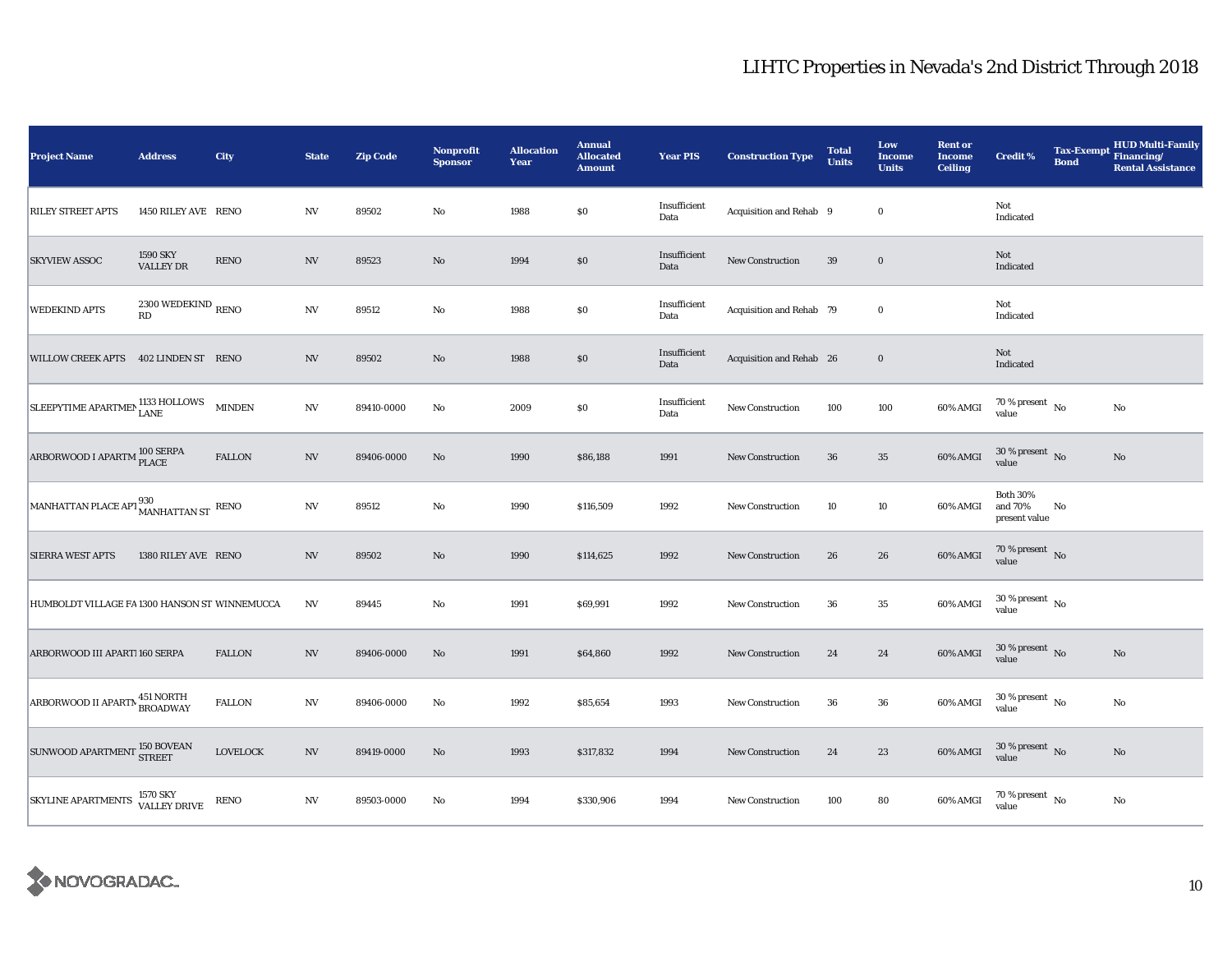| <b>Project Name</b>                                             | <b>Address</b>         | <b>City</b>        | <b>State</b>             | <b>Zip Code</b> | Nonprofit<br><b>Sponsor</b> | <b>Allocation</b><br>Year | <b>Annual</b><br><b>Allocated</b><br><b>Amount</b> | <b>Year PIS</b> | <b>Construction Type</b> | <b>Total</b><br><b>Units</b> | Low<br><b>Income</b><br><b>Units</b> | <b>Rent or</b><br><b>Income</b><br><b>Ceiling</b> | <b>Credit %</b>                             | <b>Bond</b> | <b>HUD Multi-Family</b><br>Tax-Exempt Financing/<br><b>Rental Assistance</b> |
|-----------------------------------------------------------------|------------------------|--------------------|--------------------------|-----------------|-----------------------------|---------------------------|----------------------------------------------------|-----------------|--------------------------|------------------------------|--------------------------------------|---------------------------------------------------|---------------------------------------------|-------------|------------------------------------------------------------------------------|
| SKYVIEW APARTMENTS 1590 SKY                                     |                        | <b>RENO</b>        | NV                       | 89503-0000      | No                          | 1992                      | \$275,931                                          | 1994            | <b>New Construction</b>  | 100                          | 55                                   | 60% AMGI                                          | $70\,\%$ present $\,$ No value              |             | No                                                                           |
| SIERRA SPRINGS APART 633 HOT                                    |                        | <b>CARSON CITY</b> | $_{\mathrm{NV}}$         | 89706-0000      | No                          | 1993                      | \$510,000                                          | 1995            | <b>New Construction</b>  | 90                           | 89                                   | 60% AMGI                                          | <b>Both 30%</b><br>and 70%<br>present value | $\rm No$    | No                                                                           |
| DAYTON VALLEY VILLAC 369 DAYTON                                 |                        | <b>DAYTON</b>      | $\ensuremath{\text{NV}}$ | 89403-0000      | No                          | 1994                      | \$138,020                                          | 1995            | New Construction         | $\bf{22}$                    | $22\,$                               | 60% AMGI                                          | $70\,\%$ present $\,$ No value              |             | $\rm No$                                                                     |
| WOODLANDS APARTME 1040 CYPRESS                                  |                        | <b>ELKO</b>        | $_{\mathrm{NV}}$         | 89803-0000      | No                          | 1995                      | \$55,444                                           | 1995            | New Construction         | 24                           | 24                                   | 60% AMGI                                          | $30$ % present $\,$ No $\,$<br>value        |             | $\rm No$                                                                     |
| SOUTHRIDGE APARTME 1550 SKY                                     |                        | <b>RENO</b>        | $_{\mathrm{NV}}$         | 89503-0000      | No                          | 1993                      | \$473,218                                          | 1995            | <b>New Construction</b>  | 92                           | 92                                   | 50% AMGI                                          | <b>Both 30%</b><br>and 70%<br>present value | No          | No                                                                           |
| <b>STILLWATER APTS</b>                                          | 240 SERPA PL           | <b>FALLON</b>      | NV                       | 89406           | No                          | 1994                      | \$277,442                                          | 1995            | <b>New Construction</b>  | 40                           | 40                                   | 60% AMGI                                          | <b>Both 30%</b><br>and 70%<br>present value | No          |                                                                              |
| <b>RUBY HILLS APTS</b>                                          | 10191 MONROE<br>STREET | <b>EUREKA</b>      | $\ensuremath{\text{NV}}$ | 89316-0000      | No                          | 1994                      | \$42,743                                           | 1995            | New Construction         | $12\,$                       | $12\,$                               | 60% AMGI                                          | <b>Both 30%</b><br>and 70%<br>present value | No          | No                                                                           |
| ROCKWOOD APARTMEN 645 SILVERLACE FERNLEY                        |                        |                    | $_{\mathrm{NV}}$         | 89408-0000      | No                          | 1995                      | \$181,838                                          | 1996            | <b>New Construction</b>  | 32                           | $32\,$                               | 60% AMGI                                          | <b>Both 30%</b><br>and 70%<br>present value | No          | No                                                                           |
|                                                                 |                        |                    |                          |                 |                             |                           |                                                    |                 |                          |                              |                                      |                                                   |                                             |             |                                                                              |
| 138 Projects Reported                                           |                        |                    |                          |                 |                             |                           | \$151,502,324                                      |                 |                          | 9,486                        | 8,593                                |                                                   |                                             |             |                                                                              |
| Location: Nevada's 2nd District (Congressional District, 116th) |                        |                    |                          |                 |                             |                           |                                                    |                 |                          |                              |                                      |                                                   |                                             |             |                                                                              |
| Point Source: LIHTC                                             |                        |                    |                          |                 |                             |                           |                                                    |                 |                          |                              |                                      |                                                   |                                             |             |                                                                              |
| $\sim$ $\sim$ $\sim$                                            |                        |                    |                          |                 |                             |                           |                                                    |                 |                          |                              |                                      |                                                   |                                             |             |                                                                              |

Note that the values and totals are provided as a reference and the validity of the data cannot be guaranteed. All data should be verified with the HUD website before using it in the decisionmaking process.